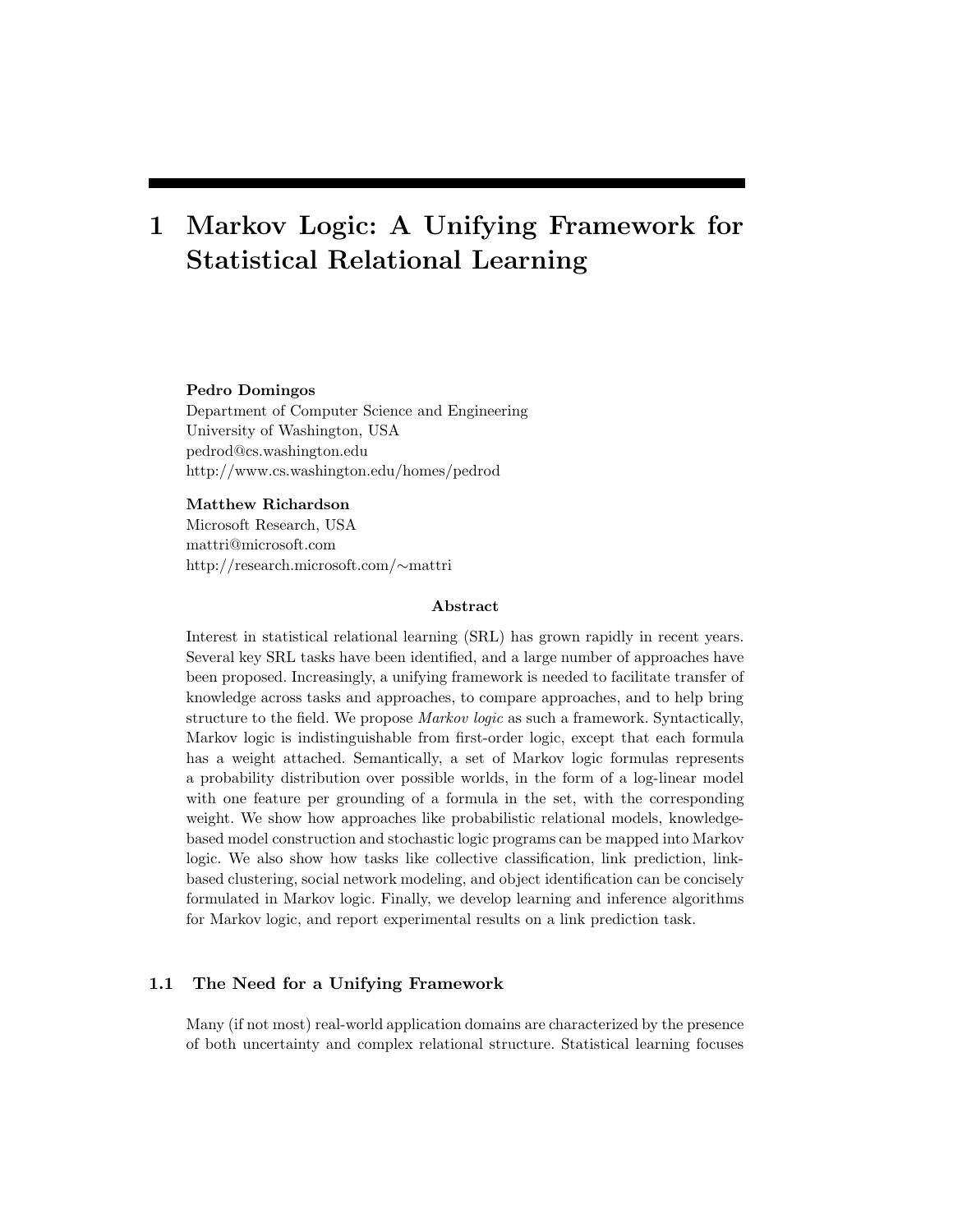on the former, and relational learning on the latter. Statistical relational learning (SRL) seeks to combine the power of both. Research in SRL has expanded rapidly in recent years, both because of the need for it in applications, and because statistical and relational learning have individually matured to the point where combining them is a feasible research enterprise. A number of key SRL tasks have been identified, including collective classification, link prediction, link-based clustering, social network modeling, object identification, and others. A large and growing number of SRL approaches have been proposed, including knowledge-based model construction [Wellman et al., 1992, Ngo and Haddawy, 1997, Kersting and De Raedt, 2001], stochastic logic programs [Muggleton, 1996, Cussens, 1999], PRISM [Sato and Kameya, 1997], MACCENT [Dehaspe, 1997], probabilistic relational models [Friedman et al., 1999], relational Markov models [Anderson et al., 2002], relational Markov networks [Taskar et al., 2002], relational dependency networks [Neville and Jensen, 2003], structural logistic regression [Popescul and Ungar, 2003], relational generation functions [Cumby and Roth, 2003],  $CLP(\mathcal{BN})$  [Santos Costa et al., 2003], and others.

While the variety of problems and approaches in the field is valuable, it makes it difficult for researchers, students and practitioners to identify, learn and apply the essentials. In particular, for the most part, the relationships between different approaches and their relative strengths and weaknesses remain poorly understood, and innovations in one task or application do not easily transfer to others, slowing down progress. There is thus an increasingly pressing need for a unifying framework, a common language for describing and relating the different tasks and approaches. To be most useful, such a framework should satisfy the following desiderata:

1. The framework must incorporate both first-order logic and probabilistic graphical models. Otherwise some current or future SRL approaches will fall outside its scope.

2. SRL problems should be representable clearly and simply in the framework.

3. The framework must facilitate the use of domain knowledge in SRL. Because the search space for SRL algorithms is very large even by AI standards, domain knowledge is critical to success. Conversely, the ability to incorporate rich domain knowledge is one of the most attractive features of SRL.

4. The framework should facilitate the extension to SRL of techniques from statistical learning, inductive logic programming, probabilistic inference and logical inference. This will speed progress in SRL by taking advantage of the large extant literature in these areas.

In this chapter we propose Markov logic as a framework that we believe meets all of these desiderata. We begin by briefly reviewing the necessary background in Markov networks (Section 1.2) and first-order logic (Section 1.3). We then introduce Markov logic (Section 1.4) and describe how several SRL approaches and tasks can be formulated in this framework (Sections 1.5 and 1.6). Next, we show how techniques from logic, probabilistic inference, statistics and inductive logic programming can be used to obtain practical inference and learning algorithms for Markov logic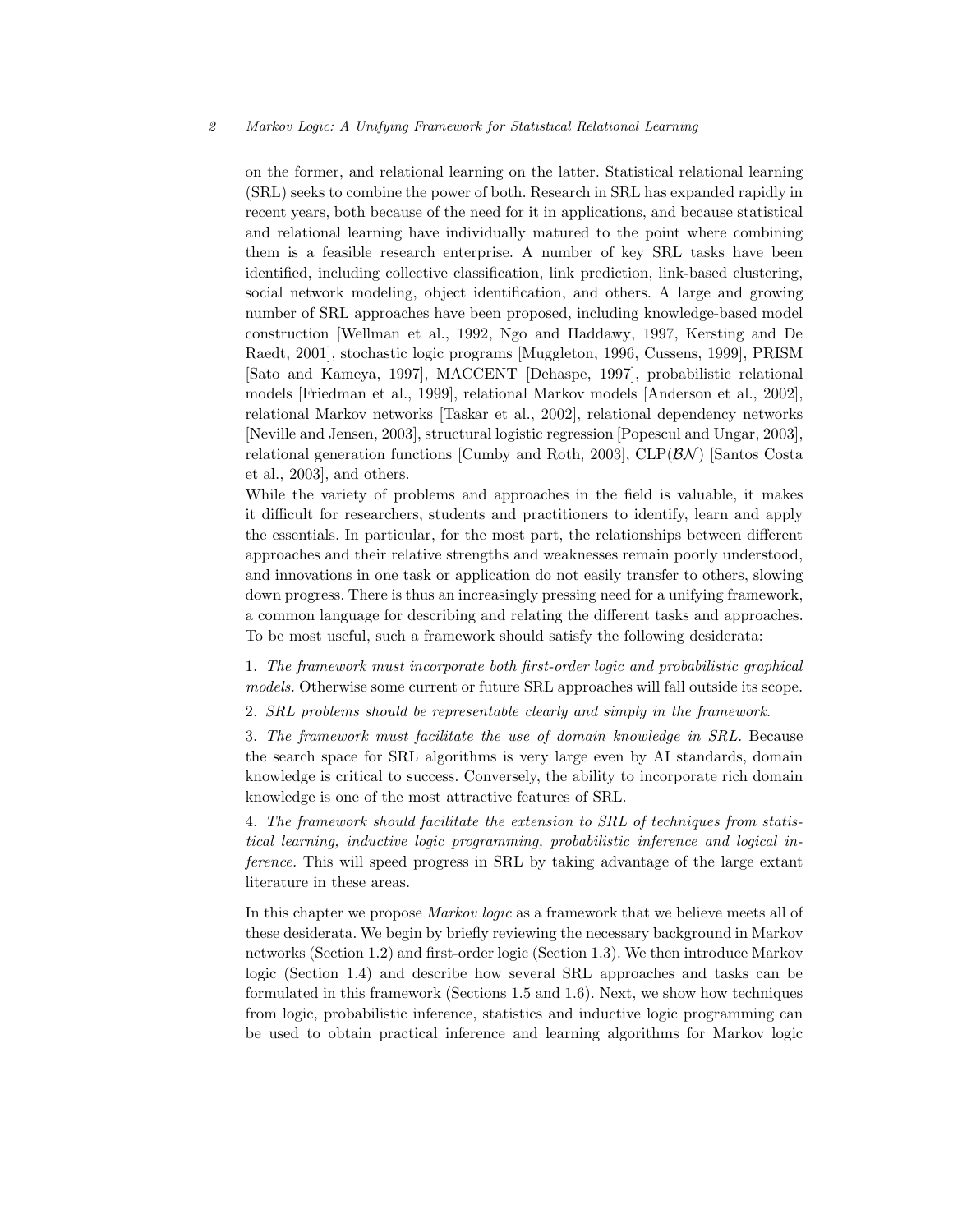#### 1.2 Markov Networks 3

(Sections 1.7 and 1.8). Finally, we illustrate the application of these algorithms in a real-world link prediction task (Section 1.9) and conclude (Section 1.10).

#### 1.2 Markov Networks

A Markov network (also known as Markov random field) is a model for the joint distribution of a set of variables  $X = (X_1, X_2, \ldots, X_n) \in \mathcal{X}$  [Pearl, 1988]. It is composed of an undirected graph G and a set of potential functions  $\phi_k$ . The graph has a node for each variable, and the model has a potential function for each clique in the graph. A potential function is a non-negative real-valued function of the state of the corresponding clique. The joint distribution represented by a Markov network is given by

$$
P(X = x) = \frac{1}{Z} \prod_{k} \phi_k(x_{\{k\}})
$$
\n(1.1)

where  $x_{\{k\}}$  is the state of the kth clique (i.e., the state of the variables that appear in that clique). Z, known as the *partition function*, is given by  $Z = \sum_{x \in \mathcal{X}} \prod_k \phi_k(x_{\{k\}})$ . Markov networks are often conveniently represented as log-linear models, with each clique potential replaced by an exponentiated weighted sum of features of the state, leading to

$$
P(X=x) = \frac{1}{Z} \exp\left(\sum_{j} w_j f_j(x)\right)
$$
 (1.2)

A feature may be any real-valued function of the state. This chapter will focus on binary features,  $f_i(x) \in \{0,1\}$ . In the most direct translation from the potentialfunction form (Equation 1.1), there is one feature corresponding to each possible state  $x_{ik}$  of each clique, with its weight being log  $\phi_k(x_{ik})$ . This representation is exponential in the size of the cliques. However, we are free to specify a much smaller number of features (e.g., logical functions of the state of the clique), allowing for a more compact representation than the potential-function form, particularly when large cliques are present. MLNs will take advantage of this.

Inference in Markov networks is  $#P$ -complete [Roth, 1996]. The most widely used method for approximate inference in Markov networks is Markov chain Monte Carlo (MCMC) [Gilks et al., 1996], and in particular Gibbs sampling, which proceeds by sampling each variable in turn given its Markov blanket. (The Markov blanket of a node is the minimal set of nodes that renders it independent of the remaining network; in a Markov network, this is simply the node's neighbors in the graph.) Marginal probabilities are computed by counting over these samples; conditional probabilities are computed by running the Gibbs sampler with the conditioning variables clamped to their given values. Another popular method for inference in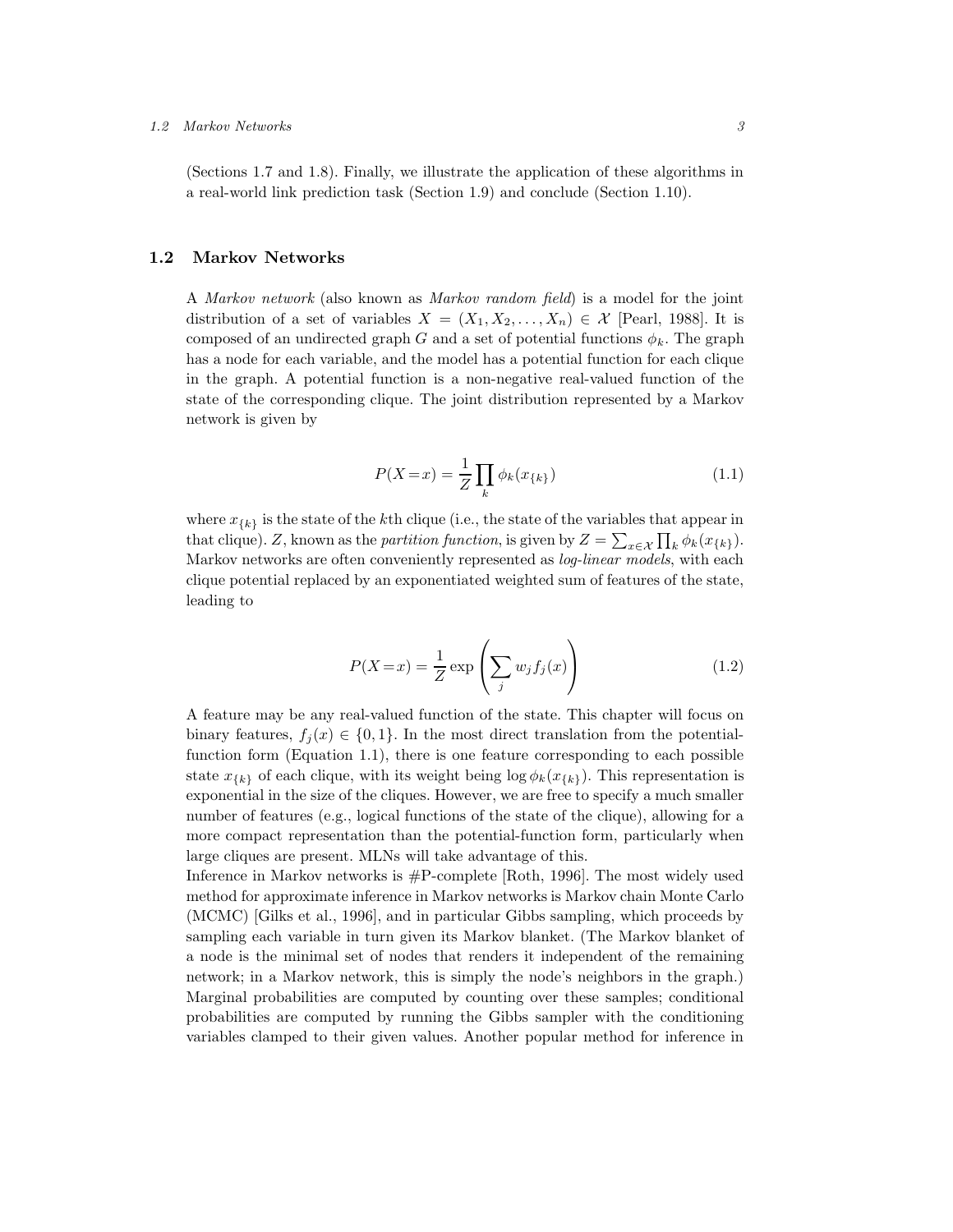Markov networks is belief propagation [Yedidia et al., 2001].

Maximum-likelihood or MAP estimates of Markov network weights cannot be computed in closed form, but, because the log-likelihood is a concave function of the weights, they can be found efficiently using standard gradient-based or quasi-Newton optimization methods [Nocedal and Wright, 1999]. Another alternative is iterative scaling [Della Pietra et al., 1997]. Features can also be learned from data, for example by greedily constructing conjunctions of atomic features [Della Pietra et al., 1997].

## 1.3 First-Order Logic

A first-order knowledge base (KB) is a set of sentences or formulas in first-order logic [Genesereth and Nilsson, 1987]. Formulas are constructed using four types of symbols: constants, variables, functions, and predicates. Constant symbols represent objects in the domain of interest (e.g., people: Anna, Bob, Chris, etc.). Variable symbols range over the objects in the domain. Function symbols (e.g., MotherOf) represent mappings from tuples of objects to objects. Predicate symbols represent relations among objects in the domain (e.g., Friends) or attributes of objects (e.g., Smokes). An interpretation specifies which objects, functions and relations in the domain are represented by which symbols. Variables and constants may be typed, in which case variables range only over objects of the corresponding type, and constants can only represent objects of the corresponding type. For example, the variable x might range over people (e.g., Anna, Bob, etc.), and the constant C might represent a city (e.g, Seattle, Tokyo, etc.).

A term is any expression representing an object in the domain. It can be a constant, a variable, or a function applied to a tuple of terms. For example, Anna, x, and GreatestCommonDivisor $(x, y)$  are terms. An *atomic formula* or *atom* is a predicate symbol applied to a tuple of terms (e.g.,  $\text{friends}(x, \text{MotherOf}(\text{Anna}))).$ Formulas are recursively constructed from atomic formulas using logical connectives and quantifiers. If  $F_1$  and  $F_2$  are formulas, the following are also formulas:  $\neg F_1$ (negation), which is true iff  $F_1$  is false;  $F_1 \wedge F_2$  (conjunction), which is true iff both  $F_1$  and  $F_2$  are true;  $F_1 \vee F_2$  (disjunction), which is true iff  $F_1$  or  $F_2$  is true;  $F_1 \Rightarrow F_2$ (implication), which is true iff  $F_1$  is false or  $F_2$  is true;  $F_1 \Leftrightarrow F_2$  (equivalence), which is true iff  $F_1$  and  $F_2$  have the same truth value;  $\forall x \ F_1$  (universal quantification), which is true iff  $F_1$  is true for every object x in the domain; and  $\exists x F_1$  (existential quantification), which is true iff  $F_1$  is true for at least one object x in the domain. Parentheses may be used to enforce precedence. A *positive literal* is an atomic formula; a negative literal is a negated atomic formula. The formulas in a KB are implicitly conjoined, and thus a KB can be viewed as a single large formula. A ground term is a term containing no variables. A ground atom or ground predicate is an atomic formula all of whose arguments are ground terms. A possible world or Herbrand interpretation assigns a truth value to each possible ground predicate. A formula is satisfiable iff there exists at least one world in which it is true. The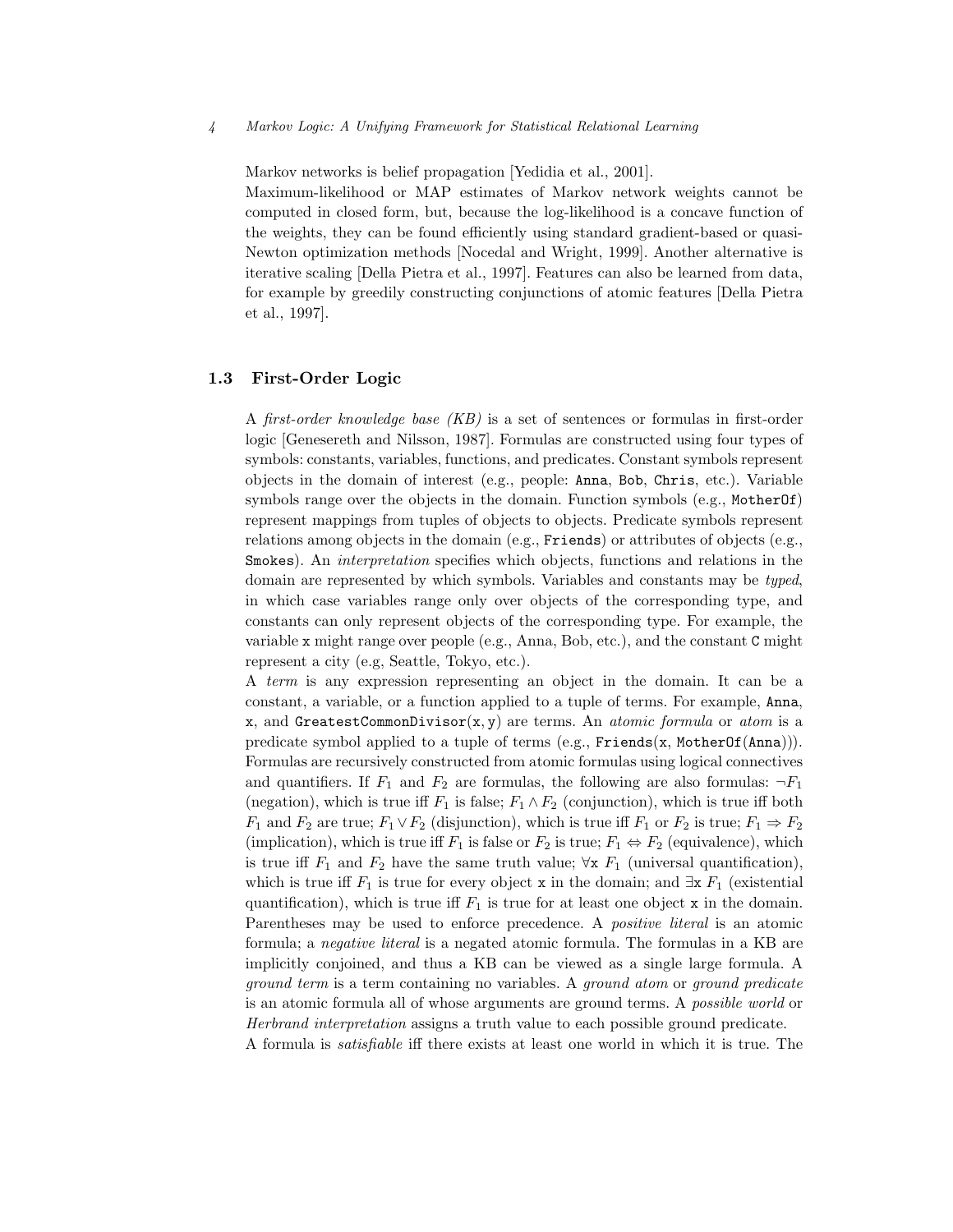#### 1.4 Markov Logic 5

basic inference problem in first-order logic is to determine whether a knowledge base KB entails a formula F, i.e., if F is true in all worlds where KB is true (denoted by  $KB \models F$ ). This is often done by refutation: KB entails F iff  $KB \cup \neg F$ is unsatisfiable. (Thus, if a KB contains a contradiction, all formulas trivially follow from it, which makes painstaking knowledge engineering a necessity.) For automated inference, it is often convenient to convert formulas to a more regular form, typically clausal form (also known as conjunctive normal form (CNF)). A KB in clausal form is a conjunction of clauses, a clause being a disjunction of literals. Every KB in first-order logic can be converted to clausal form using a mechanical sequence of steps.1 Clausal form is used in resolution, a sound and refutation-complete inference procedure for first-order logic [Robinson, 1965].

Inference in first-order logic is only semidecidable. Because of this, knowledge bases are often constructed using a restricted subset of first-order logic with more desirable properties. The most widely-used restriction is to Horn clauses, which are clauses containing at most one positive literal. The Prolog programming language is based on Horn clause logic [Lloyd, 1987]. Prolog programs can be learned from databases by searching for Horn clauses that (approximately) hold in the data; this is studied in the field of inductive logic programming (ILP) [Lavrač and Džeroski, 1994].

Table 1.1 shows a simple KB and its conversion to clausal form. Notice that, while these formulas may be typically true in the real world, they are not always true. In most domains it is very difficult to come up with non-trivial formulas that are always true, and such formulas capture only a fraction of the relevant knowledge. Thus, despite its expressiveness, pure first-order logic has limited applicability to practical AI problems. Many ad hoc extensions to address this have been proposed. In the more limited case of propositional logic, the problem is well solved by probabilistic graphical models. The next section describes a way to generalize these models to the first-order case.

## 1.4 Markov Logic

A first-order KB can be seen as a set of hard constraints on the set of possible worlds: if a world violates even one formula, it has zero probability. The basic idea in Markov logic is to soften these constraints: when a world violates one formula in the KB it is less probable, but not impossible. The fewer formulas a world violates, the more probable it is. Each formula has an associated weight that reflects how strong a constraint it is: the higher the weight, the greater the difference in log probability between a world that satisfies the formula and one that does not, other

<sup>1.</sup> This conversion includes the removal of existential quantifiers by Skolemization, which is not sound in general. However, in finite domains an existentially quantified formula can simply be replaced by a disjunction of its groundings.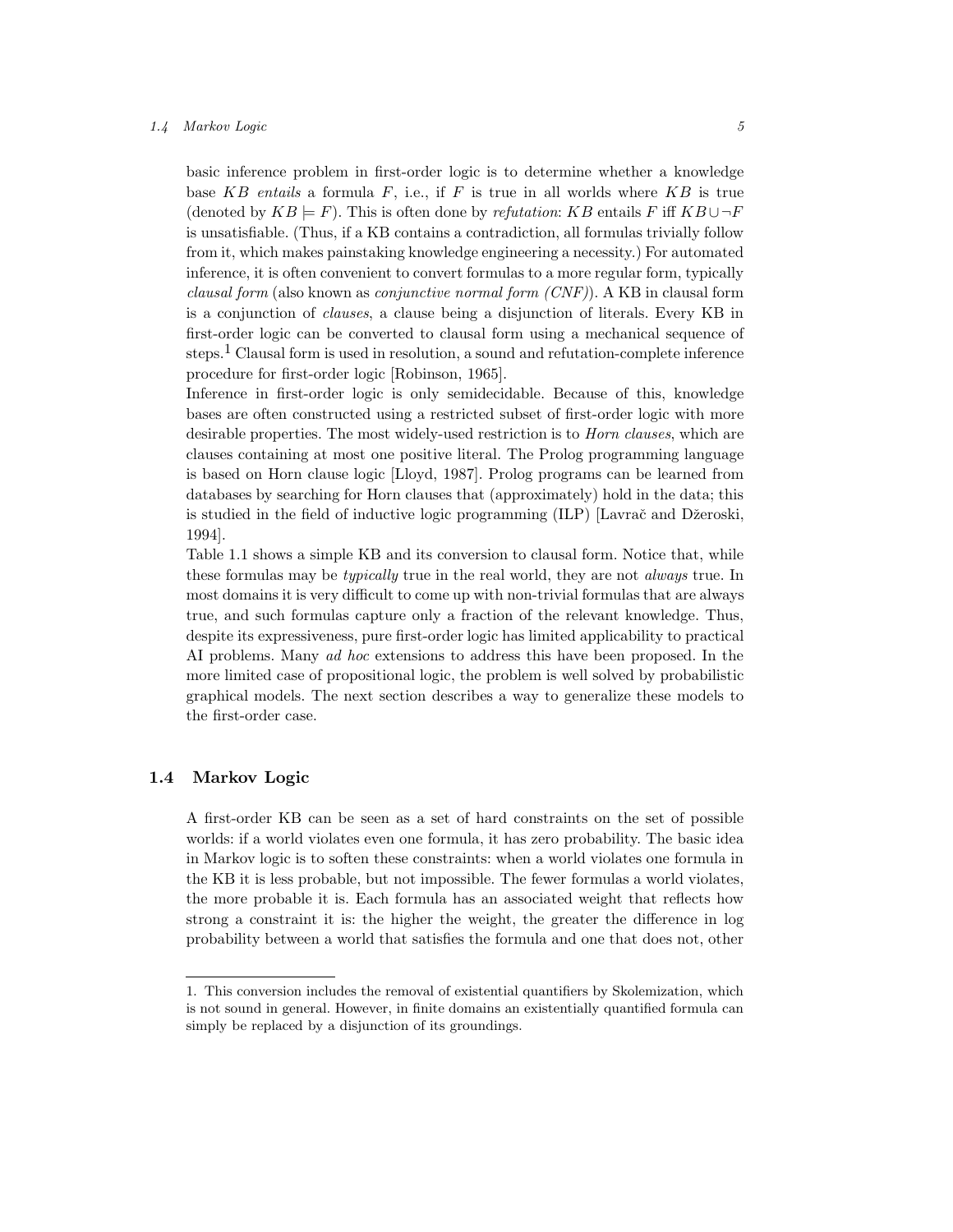Table 1.1 Example of a first-order knowledge base and MLN. Fr() is short for Friends(), Sm() for Smokes(), and Ca() for Cancer().

| English                           | First-Order Logic                                                                                     | Clausal Form                                     | Weight |
|-----------------------------------|-------------------------------------------------------------------------------------------------------|--------------------------------------------------|--------|
| Friends of friends are friends.   | $\forall x \forall y \forall z \, Fr(x, y) \land Fr(y, z) \Rightarrow Fr(x, z)$                       | $\neg Fr(x, y) \lor \neg Fr(y, z) \lor Fr(x, z)$ | 0.7    |
| Friendless people smoke.          | $\forall x (\neg(\exists y \text{Fr}(x, y)) \Rightarrow \text{Sm}(x))$                                | $Fr(x, g(x)) \vee Sm(x)$                         | 2.3    |
| Smoking causes cancer.            | $\forall x Sm(x) \Rightarrow Ca(x)$                                                                   | $\neg Sm(x) \vee Ca(x)$                          | -1.5   |
| If two people are friends, either | $\forall x \forall y \ F\mathbf{r}(x, y) \Rightarrow (\mathsf{Sm}(x) \Leftrightarrow \mathsf{Sm}(y))$ | $\neg Fr(x, y) \vee Sm(x) \vee \neg Sm(y),$      | 1.1    |
| both smoke or neither does.       |                                                                                                       | $\neg Fr(x, y) \lor \neg Sm(x) \lor Sm(y)$       | 1.1    |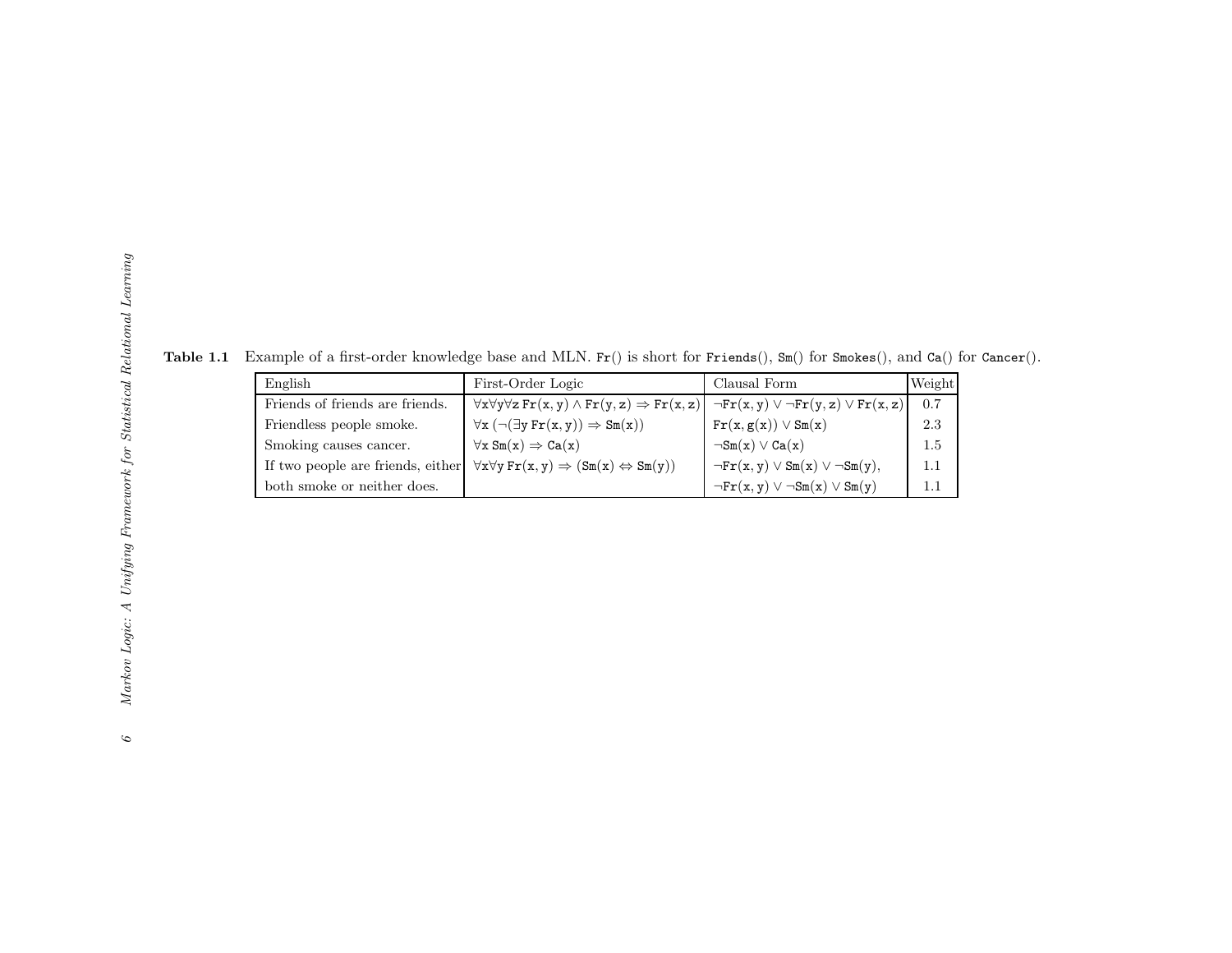## 1.4 Markov Logic 7

things being equal. We call a set of formulas in Markov logic a Markov logic network or MLN. MLNs define probability distributions over possible worlds [Halpern, 1990] as follows.

#### Definition 1.1

A Markov logic network L is a set of pairs  $(F_i, w_i)$ , where  $F_i$  is a formula in first-order logic and  $w_i$  is a real number. Together with a finite set of constants  $C = \{c_1, c_2, \ldots, c_{|C|}\},\$ it defines a Markov network  $M_{L,C}$  (Equations 1.1 and 1.2) as follows:

1.  $M_{L,C}$  contains one binary node for each possible grounding of each predicate appearing in  $L$ . The value of the node is 1 if the ground atom is true, and 0 otherwise.

2.  $M_{L,C}$  contains one feature for each possible grounding of each formula  $F_i$  in L. The value of this feature is 1 if the ground formula is true, and 0 otherwise. The weight of the feature is the  $w_i$  associated with  $F_i$  in  $L$ .

The syntax of the formulas in an MLN is the standard syntax of first-order logic [Genesereth and Nilsson, 1987]. Free (unquantified) variables are treated as universally quantified at the outermost level of the formula.

An MLN can be viewed as a *template* for constructing Markov networks. Given different sets of constants, it will produce different networks, and these may be of widely varying size, but all will have certain regularities in structure and parameters, given by the MLN (e.g., all groundings of the same formula will have the same weight). We call each of these networks a *ground Markov network* to distinguish it from the first-order MLN. From Definition 1.1 and Equations 1.1 and 1.2, the probability distribution over possible worlds  $x$  specified by the ground Markov network  $M_{L,C}$  is given by

$$
P(X=x) = \frac{1}{Z} \exp\left(\sum_{i} w_i n_i(x)\right) = \frac{1}{Z} \prod_{i} \phi_i(x_{\{i\}})^{n_i(x)}
$$
(1.3)

where  $n_i(x)$  is the number of true groundings of  $F_i$  in x,  $x_{\{i\}}$  is the state (truth values) of the atoms appearing in  $F_i$ , and  $\phi_i(x_{\{i\}}) = e^{w_i}$ . Notice that, although we defined MLNs as loglinear models, they could equally well be defined as products of potential functions, as the second equality above shows. This will be the most convenient approach in domains with a mixture of hard and soft constraints (i.e., where some formulas hold with certainty, leading to zero probabilities for some worlds).

The graphical structure of  $M_{L,C}$  follows from Definition 1.1: there is an edge between two nodes of  $M_{L,C}$  iff the corresponding ground atoms appear together in at least one grounding of one formula in L. Thus, the atoms in each ground formula form a (not necessarily maximal) clique in  $M_{L,C}$ . Figure 1.1 shows the graph of the ground Markov network defined by the last two formulas in Table 1.1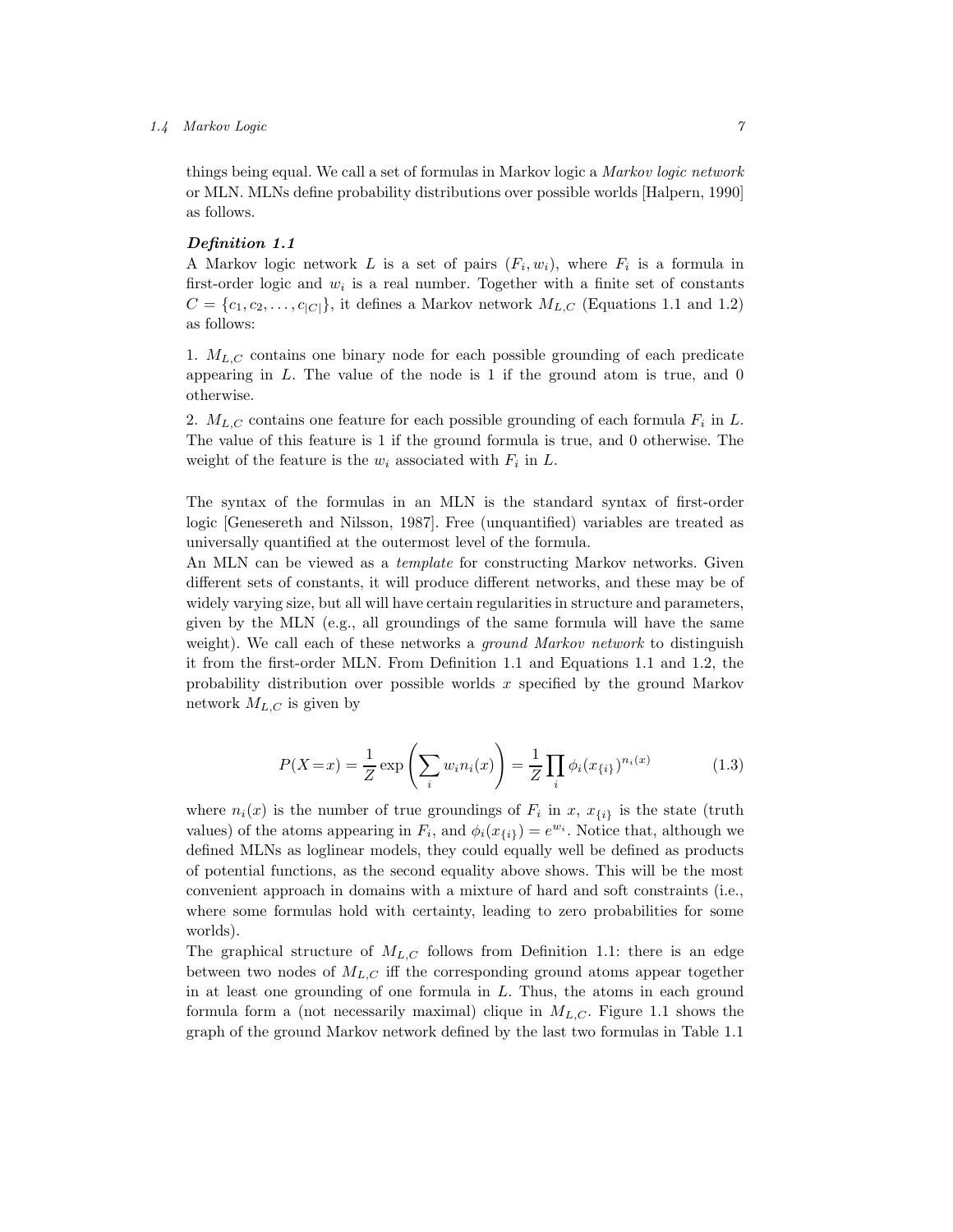

Figure 1.1 Ground Markov network obtained by applying the last two formulas in Table 1.1 to the constants Anna(A) and Bob(B).

and the constants Anna and Bob. Each node in this graph is a ground atom (e.g., Friends(Anna, Bob)). The graph contains an arc between each pair of atoms that appear together in some grounding of one of the formulas.  $M_{L,C}$  can now be used to infer the probability that Anna and Bob are friends given their smoking habits, the probability that Bob has cancer given his friendship with Anna and whether she has cancer, etc.

Each state of  $M_{L,C}$  represents a possible world. A possible world is a set of objects, a set of functions (mappings from tuples of objects to objects), and a set of relations that hold between those objects; together with an interpretation, they determine the truth value of each ground atom. The following assumptions ensure that the set of possible worlds for  $(L, C)$  is finite, and that  $M_{L,C}$  represents a unique, welldefined probability distribution over those worlds, irrespective of the interpretation and domain. These assumptions are quite reasonable in most practical applications, and greatly simplify the use of MLNs. For the remaining cases, we discuss below the extent to which each one can be relaxed.

## Assumption 1

Unique names. Different constants refer to different objects [Genesereth and Nilsson, 1987].

#### Assumption 2

Domain closure. The only objects in the domain are those representable using the constant and function symbols in  $(L, C)$  [Genesereth and Nilsson, 1987].

#### Assumption 3

**Known functions.** For each function appearing in  $L$ , the value of that function applied to every possible tuple of arguments is known, and is an element of C.

This last assumption allows us to replace functions by their values when grounding formulas. Thus the only ground atoms that need to be considered are those having constants as arguments. The infinite number of terms constructible from all functions and constants in  $(L, C)$  (the "Herbrand universe" of  $(L, C)$ ) can be ignored,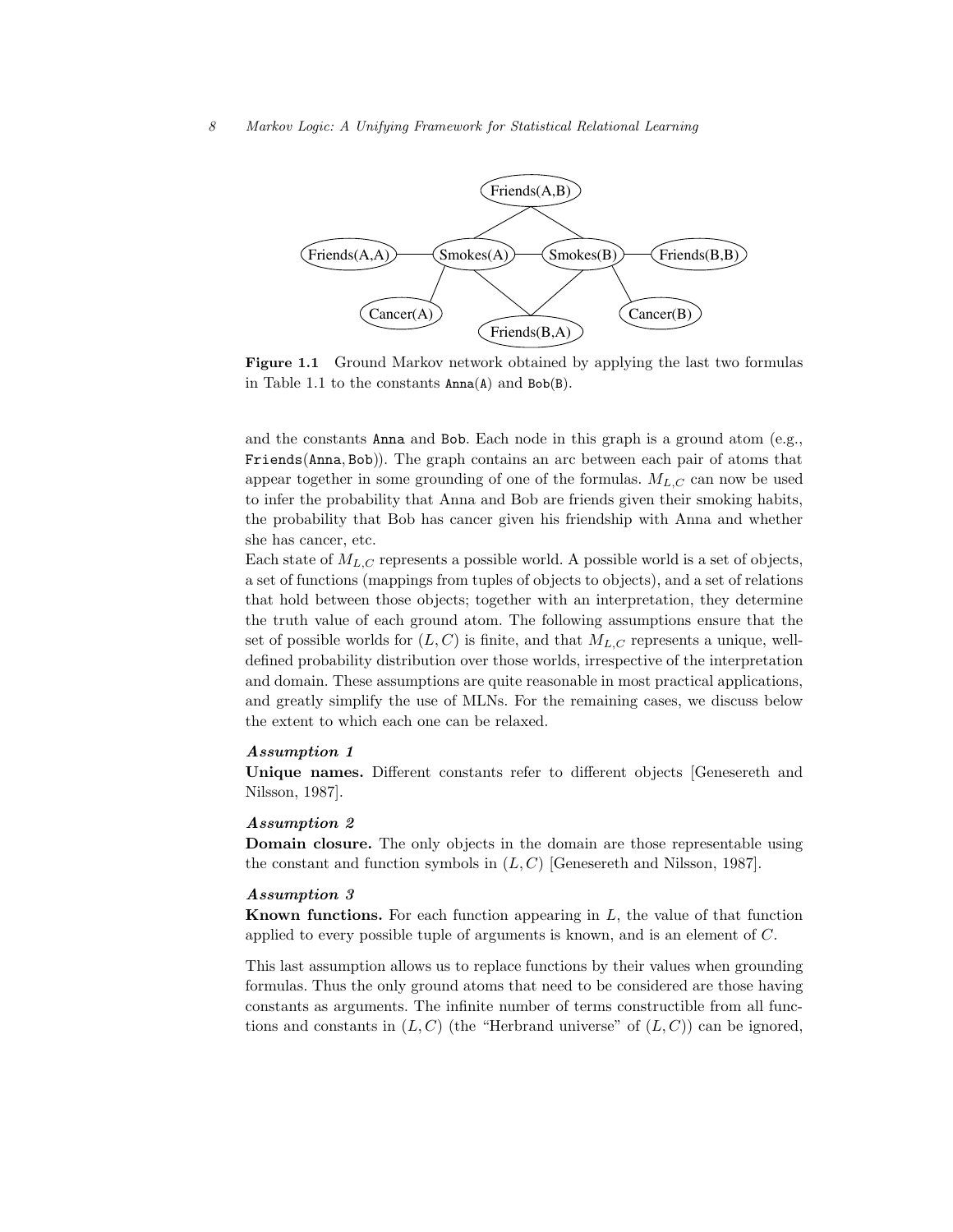#### 1.4 Markov Logic 9

Table 1.2 Construction of all groundings of a first-order formula under Assumptions 1–3.

function  $Ground(F, C)$ inputs:  $F$ , a formula in first-order logic C, a set of constants output:  $G_F$ , a set of ground formulas calls:  $CNF(F, C)$ , which converts F to conjunctive normal form, replacing existentially quantified formulas by disjunctions of their groundings over C  $F \leftarrow CNF(F, C)$  $G_F = \emptyset$ for each clause  $F_i \in F$  $G_i = \{F_i\}$ for each variable x in  $F_i$ for each clause  $F_k(x) \in G_j$  $G_i \leftarrow (G_i \setminus F_k(x)) \cup \{F_k(c_1), F_k(c_2), \ldots, F_k(c_{|C|})\},$ where  $F_k(c_i)$  is  $F_k(x)$  with x replaced by  $c_i \in C$  $G_F \leftarrow G_F \cup G_j$ for each ground clause  $F_i \in G_F$ repeat for each function  $f(a_1, a_2, \ldots)$  all of whose arguments are constants  $F_i \leftarrow F_i$  with  $f(a_1, a_2, \ldots)$  replaced by c, where  $c = f(a_1, a_2, \ldots)$ until  $F_j$  contains no functions return  $G_F$ 

because each of those terms corresponds to a known constant in  $C$ , and atoms involving them are already represented as the atoms involving the corresponding constants. The possible groundings of a predicate in Definition 1.1 are thus obtained simply by replacing each variable in the predicate with each constant in  $C$ , and replacing each function term in the predicate by the corresponding constant. Table 1.2 shows how the groundings of a formula are obtained given Assumptions 1– 3. If a formula contains more than one clause, its weight is divided equally among the clauses, and a clause's weight is assigned to each of its groundings.

Assumption 1 (unique names) can be removed by introducing the equality predicate (Equals(x, y), or  $x = y$  for short) and adding the necessary axioms to the MLN: equality is reflexive, symmetric and transitive; for each unary predicate P,  $\forall x \forall y \; x = y \Rightarrow (P(x) \Leftrightarrow P(y));$  and similarly for higher-order predicates and functions [Genesereth and Nilsson, 1987]. The resulting MLN will have a node for each pair of constants, whose value is 1 if the constants represent the same object and 0 otherwise; these nodes will be connected to each other and to the rest of the network by arcs representing the axioms above. Notice that this allows us to make probabilistic inferences about the equality of two constants. We have successfully used this as the basis of an approach to object identification (see Subsection 1.6.5). If the number  $u$  of unknown objects is known, Assumption 2 (domain closure) can be removed simply by introducing u arbitrary new constants. If  $u$  is unknown but finite, Assumption 2 can be removed by introducing a distribution over  $u$ , grounding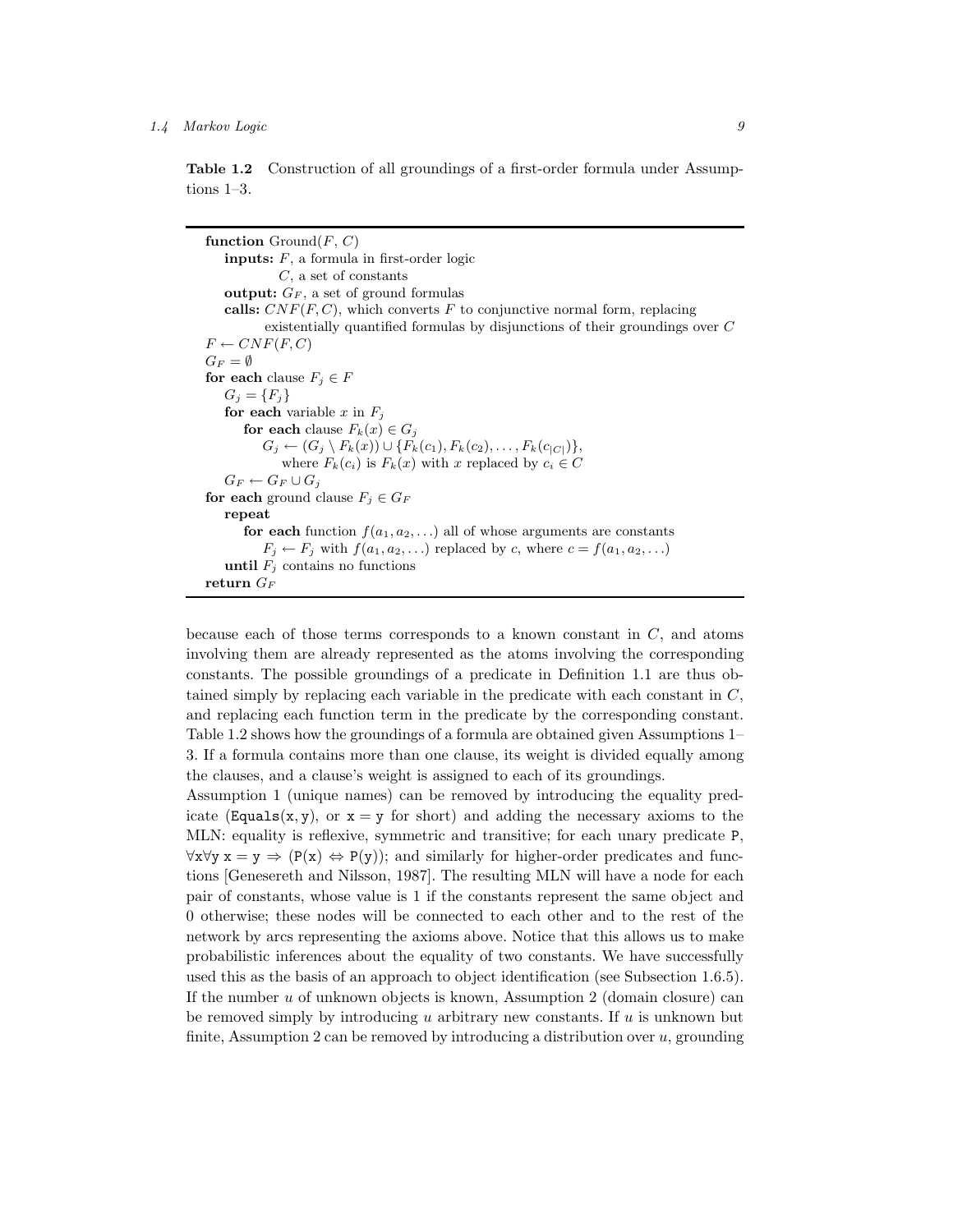#### 10 Markov Logic: A Unifying Framework for Statistical Relational Learning

the MLN with each number of unknown objects, and computing the probability of a formula F as  $P(F) = \sum_{u=0}^{u_{max}} P(u) P(F|M_{L,C}^u)$ , where  $M_{L,C}^u$  is the ground MLN with u unknown objects. An infinite u requires extending MLNs to the case  $|C| = \infty$ . Let  $H_{L,C}$  be the set of all ground terms constructible from the function symbols in L and the constants in L and C (the "Herbrand universe" of  $(L, C)$ ). Assumption 3 (known functions) can be removed by treating each element of  $H_{L,C}$  as an additional constant and applying the same procedure used to remove the unique names assumption. For example, with a function  $G(x)$  and constants A and B, the MLN will now contain nodes for  $G(A) = A$ ,  $G(A) = B$ , etc. This leads to an infinite number of new constants, requiring the corresponding extension of MLNs. However, if we restrict the level of nesting to some maximum, the resulting MLN is still finite.

To summarize, Assumptions 1–3 can be removed as long as the domain is finite. We believe it is possible to extend MLNs to infinite domains (see Jaeger [1998]), but this is an issue of chiefly theoretical interest, and we leave it for future work. In the remainder of this chapter we proceed under Assumptions 1–3, except where noted.

A first-order KB can be transformed into an MLN simply by assigning a weight to each formula. For example, the clauses and weights in the last two columns of Table 1.1 constitute an MLN. According to this MLN, other things being equal, a world where *n* friendless people are non-smokers is  $e^{(2.3)n}$  times less probable than a world where all friendless people smoke. Notice that all the formulas in Table 1.1 are false in the real world as universally quantified logical statements, but capture useful information on friendships and smoking habits, when viewed as features of a Markov network. For example, it is well known that teenage friends tend to have similar smoking habits [Lloyd-Richardson et al., 2002]. In fact, an MLN like the one in Table 1.1 succinctly represents a type of model that is a staple of social network analysis [Wasserman and Faust, 1994].

It is easy to see that MLNs subsume essentially all propositional probabilistic models, as detailed below.

#### Proposition 1.2

Every probability distribution over discrete or finite-precision numeric variables can be represented as a Markov logic network.

**Proof.** Consider first the case of Boolean variables  $(X_1, X_2, \ldots, X_n)$ . Define a predicate of zero arity  $R_h$  for each variable  $X_h$ , and include in the MLN L a formula for each possible state of  $(X_1, X_2, \ldots, X_n)$ . This formula is a conjunction of n literals, with the hth literal being  $R_h$ ) if  $X_h$  is true in the state, and  $\neg R_h$ otherwise. The formula's weight is  $\log P(X_1, X_2, \ldots, X_n)$ . (If some states have zero probability, use instead the product form (see Equation 1.3), with  $\phi_i$  equal to the probability of the *i*th state.) Since all predicates in  $L$  have zero arity,  $L$  defines the same Markov network  $M_{L,C}$  irrespective of C, with one node for each variable  $X_h$ . For any state, the corresponding formula is true and all others are false, and thus Equation 1.3 represents the original distribution (notice that  $Z = 1$ ). The generalization to arbitrary discrete variables is straightforward, by defining a zero-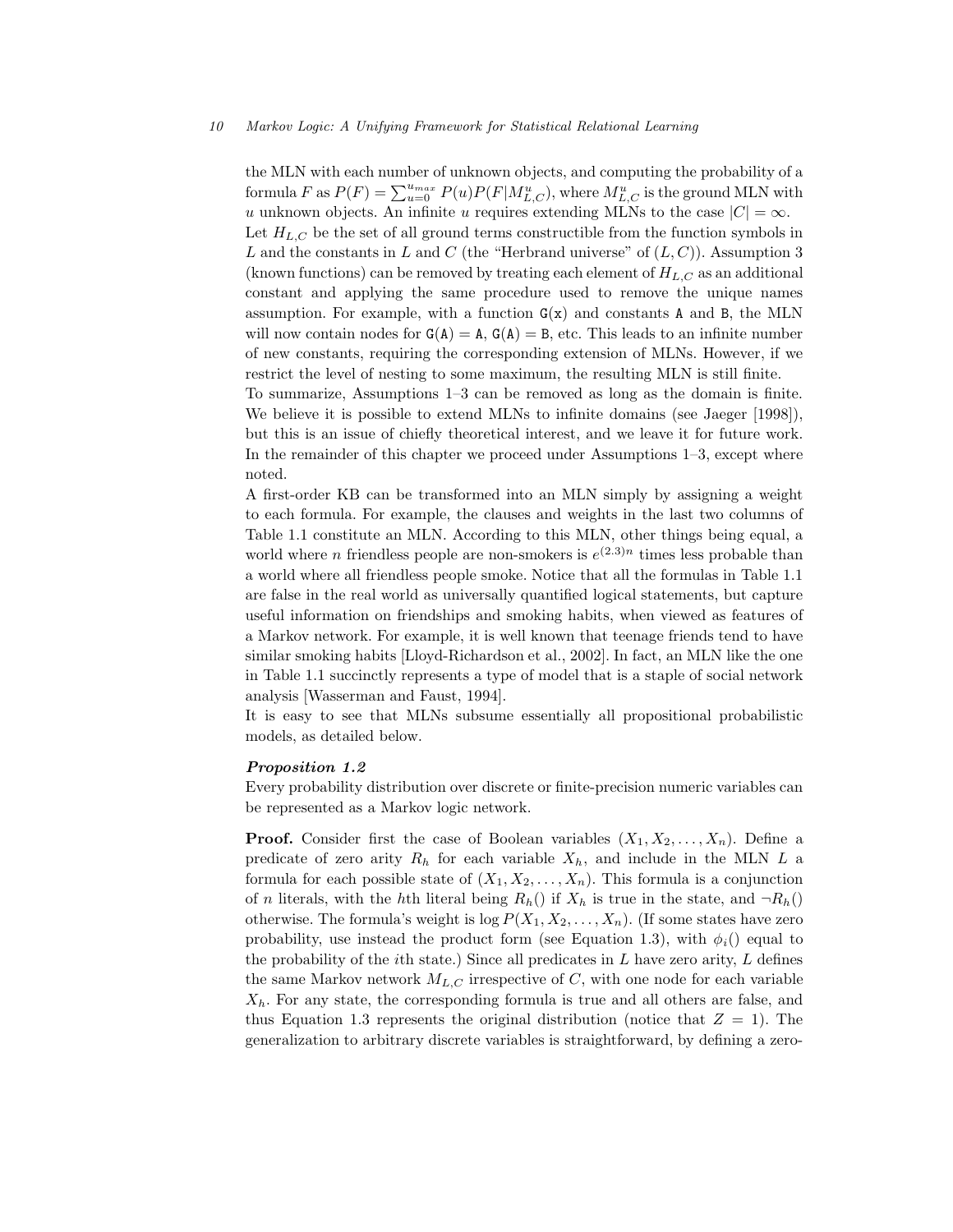#### 1.4 Markov Logic 11

arity predicate for each value of each variable. Similarly for finite-precision numeric variables, by noting that they can be represented as Boolean vectors.  $\Box$ 

Of course, compact factored models like Markov networks and Bayesian networks can still be represented compactly by MLNs, by defining formulas for the corresponding factors (arbitrary features in Markov networks, and states of a node and its parents in Bayesian networks).2

First-order logic (with Assumptions 1–3 above) is the special case of Markov logic obtained when all weights are equal and tend to infinity, as described below.

#### Proposition 1.3

Let  $KB$  be a satisfiable knowledge base,  $L$  be the MLN obtained by assigning weight w to every formula in  $KB, C$  be the set of constants appearing in  $KB$ ,  $P_w(x)$  be the probability assigned to a (set of) possible world(s) x by  $M_{L,C}$ ,  $\mathcal{X}_{KB}$ be the set of worlds that satisfy  $KB$ , and  $F$  be an arbitrary formula in first-order logic. Then:

1.  $\forall x \in \mathcal{X}_{KB}$   $\lim_{w \to \infty} P_w(x) = |\mathcal{X}_{KB}|^{-1}$  $\forall x \notin \mathcal{X}_{KB}$   $\lim_{w \to \infty} P_w(x) = 0$ 2. For all  $F, KB \models F \text{ iff } \lim_{w \to \infty} P_w(F) = 1.$ 

**Proof.** Let k be the number of ground formulas in  $M_{L,C}$ . By Equation 1.3, if  $x \in \mathcal{X}_{KB}$  then  $P_w(x) = e^{kw}/Z$ , and if  $x \notin \mathcal{X}_{KB}$  then  $P_w(x) \le e^{(k-1)w}/Z$ . Thus all  $x \in \mathcal{X}_{KB}$  are equiprobable and  $\lim_{w\to\infty} P(\mathcal{X} \setminus \mathcal{X}_{KB})/P(\mathcal{X}_{KB}) \leq \lim_{w\to\infty} (|\mathcal{X} \setminus \mathcal{X}_{KB})|$  $\mathcal{X}_{KB}|/|\mathcal{X}_{KB}|e^{-w} = 0$ , proving Part 1. By definition of entailment,  $KB \models F$  iff every world that satisfies KB also satisfies F. Therefore, letting  $\mathcal{X}_F$  be the set of worlds that satisfy F, if  $KB \models F$  then  $\mathcal{X}_{KB} \subseteq \mathcal{X}_F$  and  $P_w(F) = \sum_{x \in \mathcal{X}_F} P_w(x) \ge$  $P_w(\mathcal{X}_{KB})$ . Since, from Part 1,  $\lim_{w\to\infty} P_w(\mathcal{X}_{KB}) = 1$ , this implies that if  $KB \models F$ then  $\lim_{w\to\infty}P_w(F)=1$ . The inverse direction of Part 2 is proved by noting that if  $\lim_{w\to\infty} P_w(F) = 1$  then every world with non-zero probability must satisfy F, and this includes every world in  $\mathcal{X}_{KB}$ .  $\Box$ 

In other words, in the limit of all equal infinite weights, the MLN represents a uniform distribution over the worlds that satisfy the KB, and all entailment queries can be answered by computing the probability of the query formula and checking whether it is 1. Even when weights are finite, first-order logic is "embedded" in Markov logic in the following sense. Assume without loss of generality that all weights are non-negative. (A formula with a negative weight  $w$  can be replaced by its negation with weight  $-w$ .) If the knowledge base composed of the formulas in an MLN  $L$  (negated, if their weight is negative) is satisfiable, then, for any C, the satisfying assignments are the modes of the distribution represented by  $M_{L,C}$ . This is because the modes are the worlds x with maximum  $\sum_i w_i n_i(x)$  (see

<sup>2.</sup> While some conditional independence structures can be compactly represented with directed graphs but not with undirected ones, they still lead to compact models in the form of Equation 1.3 (i.e., as products of potential functions).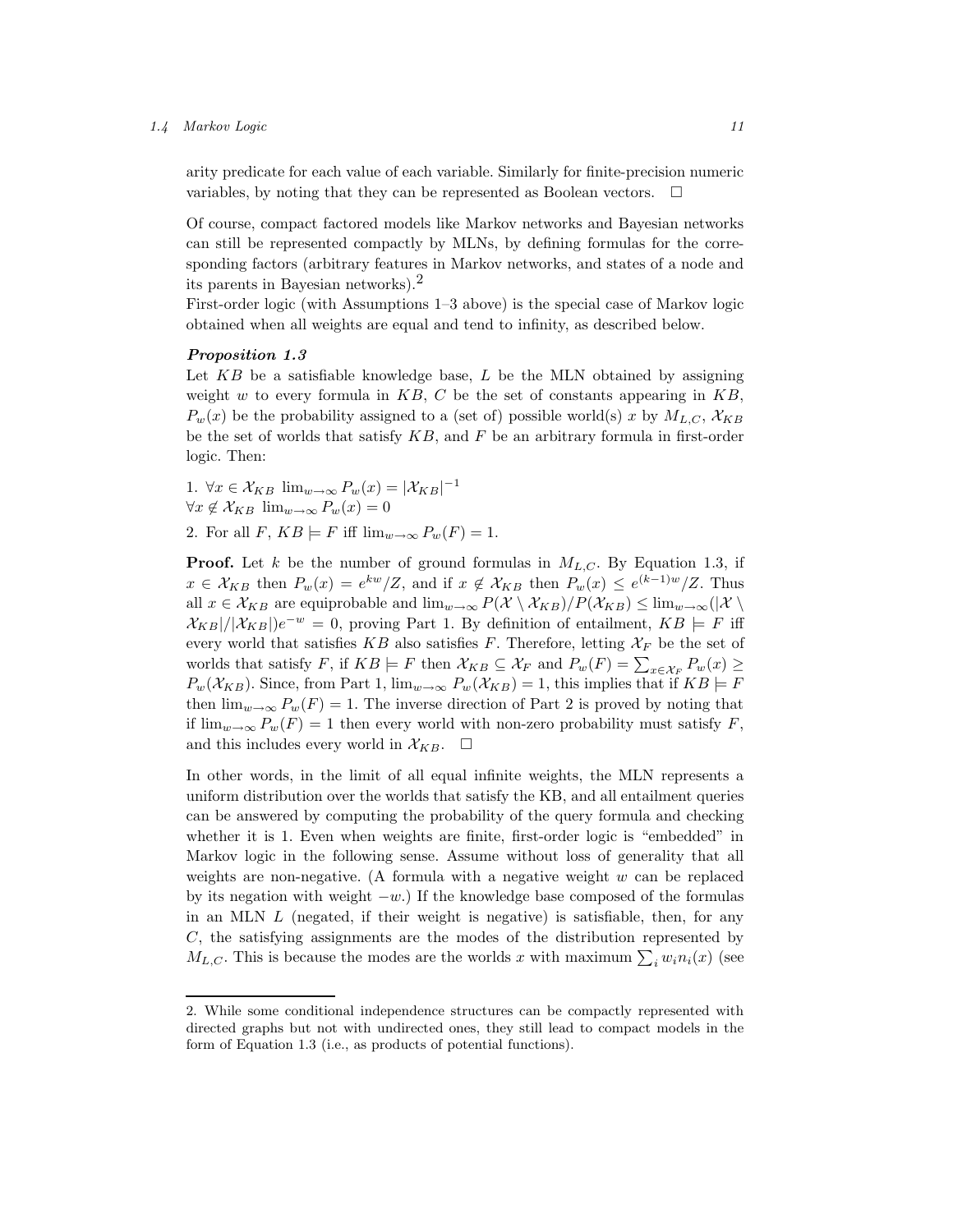#### 12 Markov Logic: A Unifying Framework for Statistical Relational Learning

Equation 1.3), and this expression is maximized when all groundings of all formulas are true (i.e., the KB is satisfied). Unlike an ordinary first-order KB, however, an MLN can produce useful results even when it contains contradictions. An MLN can also be obtained by merging several KBs, even if they are partly incompatible. This is potentially useful in areas like the Semantic Web [Berners-Lee et al., 2001] and mass collaboration [Richardson and Domingos, 2003].

It is interesting to see a simple example of how Markov logic generalizes firstorder logic. Consider an MLN containing the single formula  $\forall x R(x) \Rightarrow S(x)$ with weight w, and  $C = \{A\}$ . This leads to four possible worlds:  $\{\neg R(A), \neg S(A)\}$ ,  $\{\neg R(A), S(A)\}, \{R(A), \neg S(A)\}, \text{ and } \{R(A), S(A)\}.$  From Equation 1.3 we obtain that  $P({\{R(A), \neg S(A)\}}) = 1/(3e^w + 1)$  and the probability of each of the other three worlds is  $e^w/(3e^w+1)$ . (The denominator is the partition function Z; see Section 1.2.) Thus, if  $w > 0$ , the effect of the MLN is to make the world that is inconsistent with  $\forall x R(x) \Rightarrow S(x)$  less likely than the other three. From the probabilities above we obtain that  $P(S(A)|R(A)) = 1/(1 + e^{-w})$ . When  $w \to \infty$ ,  $P(S(A)|R(A)) \to 1$ , recovering the logical entailment.

In practice, we have found it useful to add each predicate to the MLN as a unit clause. In other words, for each predicate  $R(x_1, x_2, \ldots)$  appearing in the MLN, we add the formula  $\forall x_1, x_2, \ldots$   $R(x_1, x_2, \ldots)$  with some weight  $w_R$ . The weight of a unit clause can (roughly speaking) capture the marginal distribution of the corresponding predicate, leaving the weights of the non-unit clauses free to model only dependencies between predicates.

When manually constructing an MLN or interpreting a learned one, it is useful to have an intuitive understanding of the weights. The weight of a formula  $F$  is simply the log odds between a world where  $F$  is true and a world where  $F$  is false, other things being equal. However, if  $F$  shares variables with other formulas, as will typically be the case, it may not be possible to keep those formulas's truth values unchanged while reversing  $F$ 's. In this case there is no longer a one-to-one correspondence between weights and probabilities of formulas.<sup>3</sup> Nevertheless, the probabilities of all formulas collectively determine all weights, if we view them as constraints on a maximum entropy distribution, or treat them as empirical probabilities and learn the maximum likelihood weights (the two are equivalent) [Della Pietra et al., 1997]. Thus a good way to set the weights of an MLN is to write down the probability with which each formula should hold, treat these as empirical frequencies, and learn the weights from them using the algorithm in Section 1.8. Conversely, the weights in a learned MLN can be viewed as collectively encoding the empirical formula probabilities.

<sup>3.</sup> This is an unavoidable side-effect of the power and flexibility of Markov networks. In Bayesian networks, parameters are probabilities, but at the cost of greatly restricting the ways in which the distribution may be factored. In particular, potential functions must be conditional probabilities, and the directed graph must have no cycles. The latter condition is particularly troublesome to enforce in relational extensions [Taskar et al., 2002].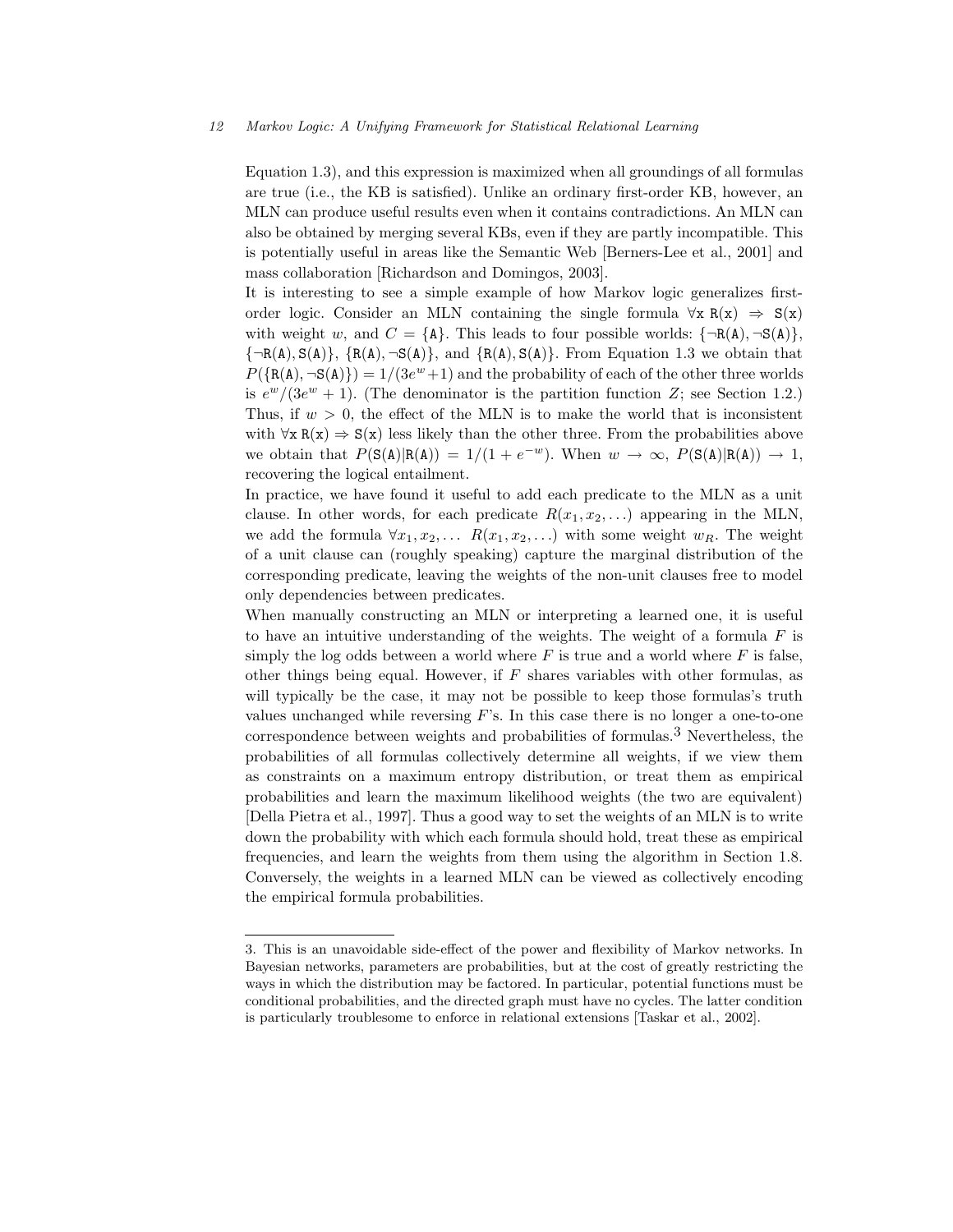#### 1.5 SRL Approaches 13

The size of ground Markov networks can be vastly reduced by having typed constants and variables, and only grounding variables to constants of the same type. However, even in this case the size of the network may be extremely large. Fortunately, many inferences do not require grounding the entire network, as we will see in Section 1.7.

## 1.5 SRL Approaches

Because of the simplicity and generality of Markov logic, many representations used in SRL can be easily mapped into it. In this section, we informally do this for a representative sample of these approaches. The goal is not to capture all of their many details, but rather to help bring structure to the field. Further, converting these representations to Markov logic brings a number of new capabilities and advantages, and we also discuss these.

#### 1.5.1 Knowledge-Based Model Construction

Knowledge-based model construction (KBMC) is a combination of logic programming and Bayesian networks [Wellman et al., 1992, Ngo and Haddawy, 1997, Kersting and De Raedt, 2001]. As in Markov logic, nodes in KBMC represent ground predicates. Given a Horn KB, KBMC answers a query by finding all possible backward-chaining proofs of the query and evidence predicates from each other, constructing a Bayesian network over the ground predicates in the proofs, and performing inference over this network. The parents of a predicate node in the network are deterministic AND nodes representing the bodies of the clauses that have that node as head. The conditional probability of the node given these is specified by a combination function (e.g., noisy OR, logistic regression, arbitrary CPT). Markov logic generalizes KBMC by allowing arbitrary formulas (not just Horn clauses) and inference in any direction. It also sidesteps the thorny problem of avoiding cycles in the Bayesian networks constructed by KBMC, and obviates the need for ad hoc combination functions for clauses with the same consequent.

A KBMC model can be translated into Markov logic by writing down a set of formulas for each first-order predicate  $P_k(...)$  in the domain. Each formula is a conjunction containing  $P_{k}$ (...) and one literal per parent of  $P_{k}$ (...) (i.e., per firstorder predicate appearing in a Horn clause having  $P_k(...)$  as the consequent). A subset of these literals are negated; there is one formula for each possible combination of positive and negative literals. The weight of the formula is  $w =$  $\log[p/(1-p)]$ , where p is the conditional probability of the child predicate when the corresponding conjunction of parent literals is true, according to the combination function used. If the combination function is logistic regression, it can be represented using only a linear number of formulas, taking advantage of the fact that a logistic regression model is a (conditional) Markov network with a binary clique between each predictor and the response. Noisy OR can similarly be represented with a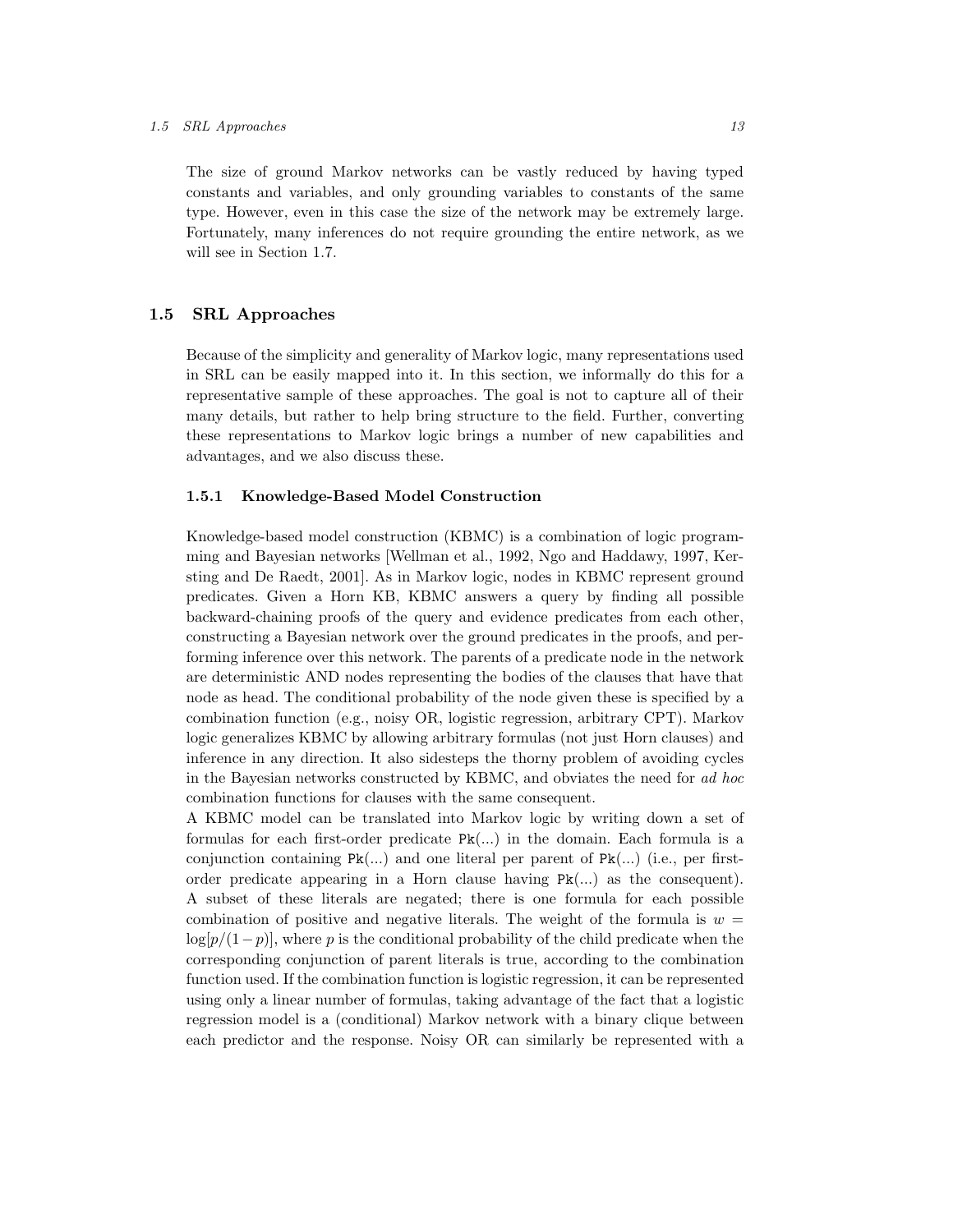linear number of parents.

## 1.5.2 Other Logic Programming Approaches

Stochastic logic programs (SLPs) [Muggleton, 1996, Cussens, 1999] are a combination of logic programming and log-linear models. Puech and Muggleton [2003] showed that SLPs are a special case of KBMC, and thus they can be converted into Markov logic in the same way. Like Markov logic, SLPs have one coefficient per clause, but they represent distributions over Prolog proof trees rather than over predicates; the latter have to be obtained by marginalization. Similar remarks apply to a number of other representations that are essentially equivalent to SLPs, like independent choice logic [Poole, 1993] and PRISM [Sato and Kameya, 1997]. MACCENT [Dehaspe, 1997] is a system that learns log-linear models with firstorder features; each feature is a conjunction of a class and a Prolog query (clause with empty head). A key difference between MACCENT and Markov logic is that MACCENT is a classification system (i.e., it predicts the conditional distribution of an object's class given its properties), while an MLN represents the full joint distribution of a set of predicates. Like any probability estimation approach, Markov logic can be used for classification simply by issuing the appropriate conditional queries.<sup>4</sup> In particular, a MACCENT model can be converted into Markov logic simply by defining a class predicate (as in Subsection 1.6.1), adding the corresponding features and their weights to the MLN, and adding a formula with infinite weight stating that each object must have exactly one class. (This fails to model the marginal distribution of the non-class predicates, which is not a problem if only classification queries will be issued.) MACCENT can make use of deterministic background knowledge in the form of Prolog clauses; these can be added to the MLN as formulas with infinite weight. In addition, Markov logic allows uncertain background knowledge (via formulas with finite weights). As described in Subsection 1.6.1, MLNs can be used for collective classification, where the classes of different objects can depend on each other; MACCENT, which requires that each object be represented in a separate Prolog knowledge base, does not have this capability.

Constraint logic programming (CLP) is an extension of logic programming where variables are constrained instead of being bound to specific values during inference [Laffar and Lassez, 1987]. Probabilistic CLP generalizes SLPs to CLP [Riezler, 1998], and CLP(BN) combines CLP with Bayesian networks [Santos Costa et al., 2003]. Unlike in Markov logic, constraints in  $CLP(\mathcal{BN})$  are hard (i.e., they cannot be violated; rather, they define the form of the probability distribution).

<sup>4.</sup> Conversely, joint distributions can be built up from classifiers (e.g., [Heckerman et al., 2000]), but this would be a significant extension of MACCENT.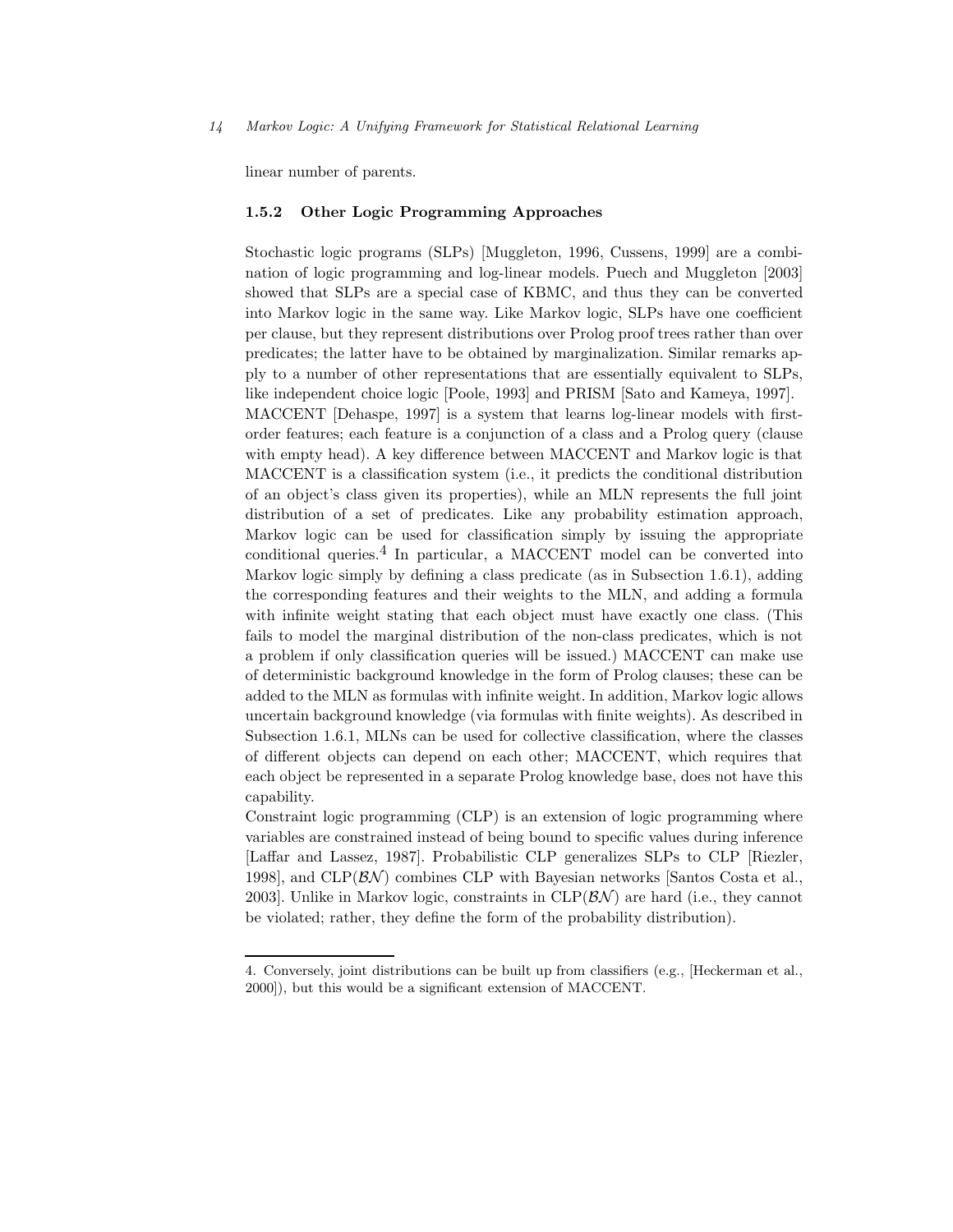## 1.5.3 Probabilistic Relational Models

Probabilistic relational models (PRMs) [Friedman et al., 1999] are a combination of frame-based systems and Bayesian networks. PRMs can be converted into Markov logic by defining a predicate  $S(x, v)$  for each (propositional or relational) attribute of each class, where  $S(x, v)$  means "The value of attribute S in object x is v." A PRM is then translated into an MLN by writing down a formula for each line of each (classlevel) conditional probability table (CPT) and value of the child attribute. The formula is a conjunction of literals stating the parent values and a literal stating the child value, and its weight is the logarithm of  $P(x|Parents(x))$ , the corresponding entry in the CPT. In addition, the MLN contains formulas with infinite weight stating that each attribute must take exactly one value. This approach handles all types of uncertainty in PRMs (attribute, reference and existence uncertainty).

As Taskar et al. [2002] point out, the need to avoid cycles in PRMs causes significant representational and computational difficulties. Inference in PRMs is done by creating the complete ground network, which limits their scalability. PRMs require specifying a complete conditional model for each attribute of each class, which in large complex domains can be quite burdensome. In contrast, Markov logic creates a complete joint distribution from whatever number of first-order features the user chooses to specify.

## 1.5.4 Relational Markov Networks

Relational Markov networks (RMNs) use conjunctive database queries as clique templates [Taskar et al., 2002]. They do not provide a language for defining features. As a result, by default RMNs require a feature for every possible state of a clique, making them exponential in clique size and limiting the complexity of dependencies they can model. Markov logic provides first-order logic as a powerful language for specifying features. Specifying the features also indirectly specifies the cliques, which can be very large as long as the number of relevant features (i.e., formulas) is tractable. Additionally, Markov logic generalizes RMNs by allowing uncertainty over arbitrary relations (not just attributes of individual objects). RMNs are trained discriminatively, and do not specify a complete joint distribution for the variables in the model. Discriminative training of MLNs is straightforward Singla and Domingos [2005]. RMNs use MAP estimation with belief propagation for inference, which makes learning quite slow, despite the simplified discriminative setting; both pseudo-likelihood optimization and the discriminative training described in Singla and Domingos [2005] are presumably much faster. To date, no structure-learning algorithms for RMNs have been proposed. MLN structure can be learned using standard ILP techniques, as described later in this chapter, or by directly optimizing pseudo-likelihood, as described in Kok and Domingos [2005].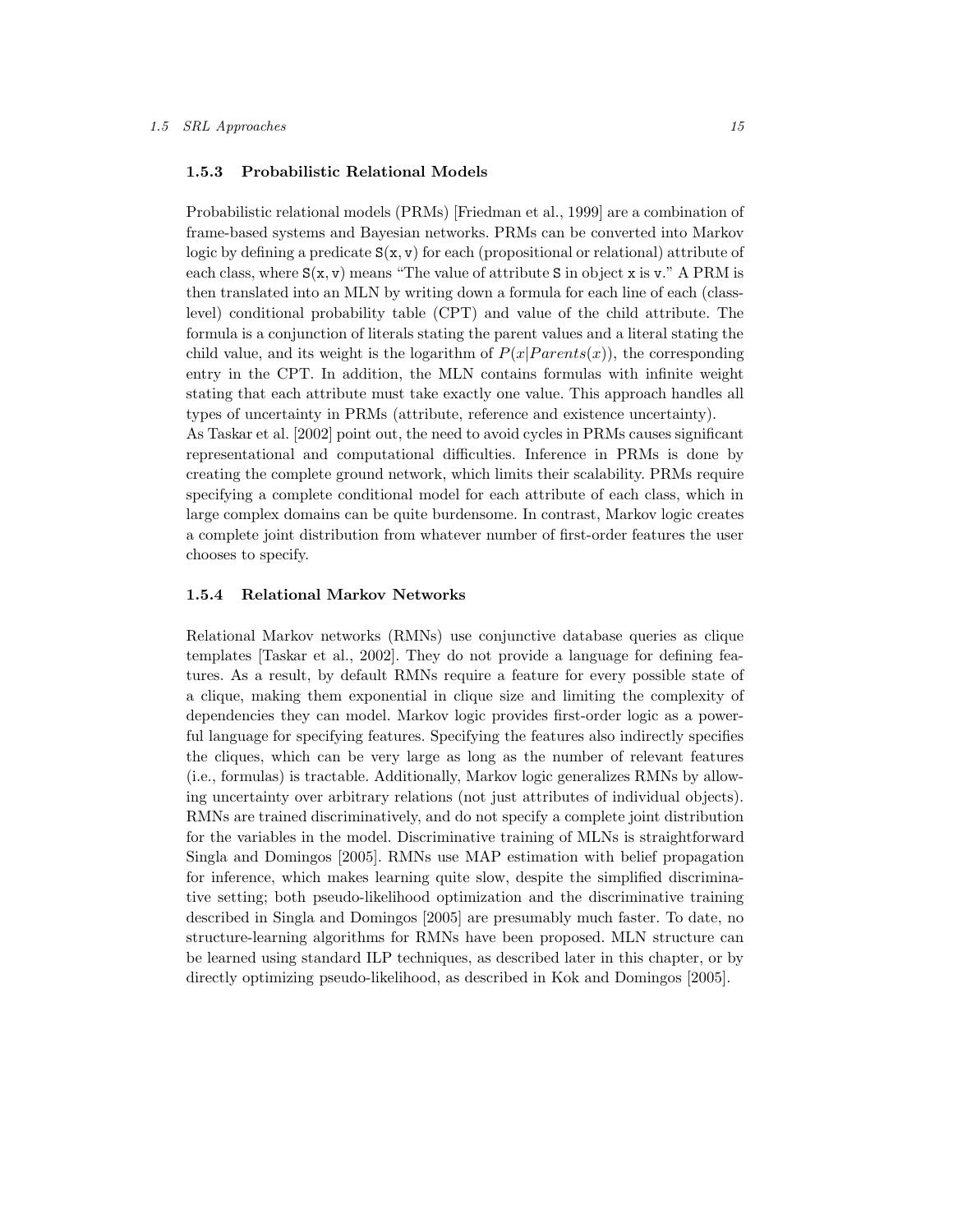## 1.5.5 Structural Logistic Regression

In structural logistic regression (SLR) [Popescul and Ungar, 2003], the predictors are the output of SQL queries over the input data. In the same way that a logistic regression model can be viewed as a discriminatively-trained Markov network, an SLR model can be viewed as a a discriminatively-trained MLN.<sup>5</sup>

## 1.5.6 Relational Dependency Networks

In a relational dependency network (RDN), each node's probability conditioned on its Markov blanket is given by a decision tree [Neville and Jensen, 2003]. Every RDN has a corresponding MLN in the same way that every dependency network has a corresponding Markov network, given by the stationary distribution of a Gibbs sampler operating on it [Heckerman et al., 2000].

## 1.5.7 Plates and Probabilistic ER Models

Large graphical models with repeated structure are often compactly represented using plates [Buntine, 1994]. Markov logic allows plates to be specified using universal quantification. In addition, it allows individuals and their relations to be explicitly represented (see Cussens [2003]), and context-specific independences to be compactly written down, instead of left implicit in the node models. More recently, Heckerman et al. [2004] have proposed probabilistic ER models, a language based on entity-relationship models that combines the features of plates and PRMs; this language can be mapped into Markov logic in the same way that ER models can be mapped into first-order logic. Probabilistic ER models allow logical expressions as constraints on how ground networks are constructed, but the truth values of these expressions have to be known in advance; Markov logic allows uncertainty over all logical expressions.

## 1.5.8 BLOG

Milch et al. [2004] have proposed a language, called BLOG, designed to avoid making the unique names and domain closure assumptions. A BLOG program specifies procedurally how to generate a possible world, and does not allow arbitrary first-order knowledge to be easily incorporated. Also, it only specifies the structure of the model, leaving the parameters to be specified by external calls. BLOG models are directed graphs and need to avoid cycles, which substantially complicates their design. We saw in the previous section how to remove the unique names and domain closure assumptions in Markov logic. (When there are unknown objects of multiple types, a random variable for the number of each type is introduced.) Inference

<sup>5.</sup> Use of SQL aggregates requires that their definitions be imported into Markov logic.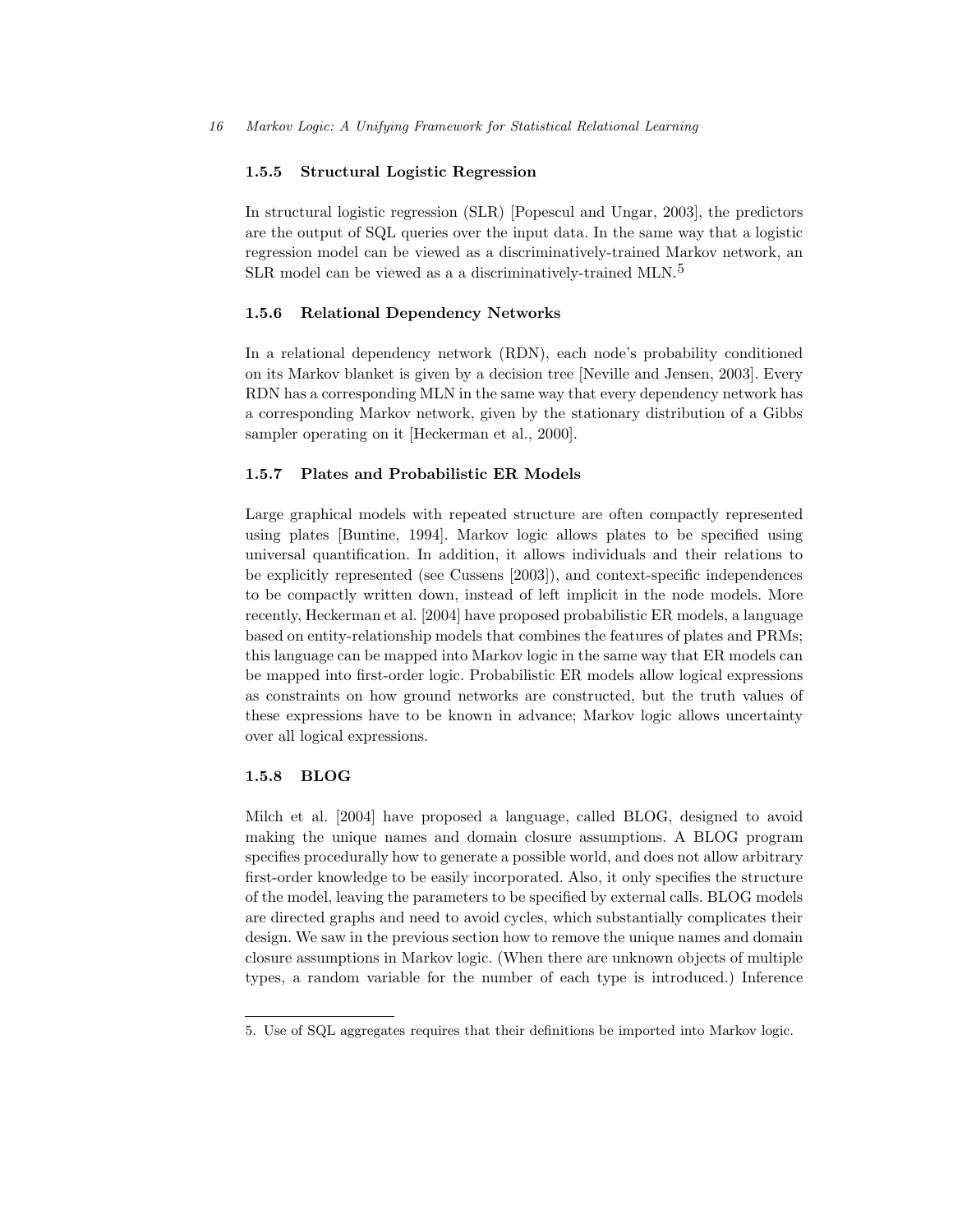about an object's attributes, rather than those of its observations, can be done simply by having variables for objects as well as for their observations (e.g., for books as well as citations to them). To date, no learning algorithms or practical inference algorithms for BLOG have been proposed.

#### 1.6 SRL Tasks

Many SRL tasks can be concisely formulated in Markov logic, making it possible to see how they relate to each other, and to develop algorithms that are simultaneously applicable to all. In this section we exemplify this with five key tasks: collective classification, link prediction, link-based clustering, social network modeling, and object identification.

#### 1.6.1 Collective Classification

The goal of ordinary classification is to predict the class of an object given its attributes. Collective classification also takes into account the classes of related objects (e.g., Chakrabarti et al. [1998], Taskar et al. [2002], Neville and Jensen [2003]). Attributes can be represented in Markov logic as predicates of the form  $A(x, y)$ , where A is an attribute, x is an object, and v is the value of A in x. The class is a designated attribute C, representable by  $C(x, v)$ , where v is x's class. Classification is now simply the problem of inferring the truth value of  $C(x, y)$  for all x and v of interest given all known  $A(x, y)$ . Ordinary classification is the special case where  $C(x_i, v)$  and  $C(x_j, v)$  are independent for all  $x_i$  and  $x_j$  given the known  $A(x, v)$ . In collective classification, the Markov blanket of  $C(x_i, v)$  includes other  $C(x_i, v)$ , even after conditioning on the known  $A(x, y)$ . Relations between objects are represented by predicates of the form  $R(x_i, x_j)$ . A number of interesting generalizations are readily apparent, for example  $C(x_i, v)$  and  $C(x_i, v)$  may be indirectly dependent via unknown predicates, possibly including the  $R(x_i, x_j)$  predicates themselves.

## 1.6.2 Link Prediction

The goal of link prediction is to determine whether a relation exists between two objects of interest (e.g., whether Anna is Bob's Ph.D. advisor) from the properties of those objects and possibly other known relations (e.g., Popescul and Ungar [2003]). The formulation of this problem in Markov logic is identical to that of collective classification, with the only difference that the goal is now to infer the value of  $R(x_i, x_i)$  for all object pairs of interest, instead of  $C(x, y)$ . The task used in our experiments is an example of link prediction (see Section 1.9).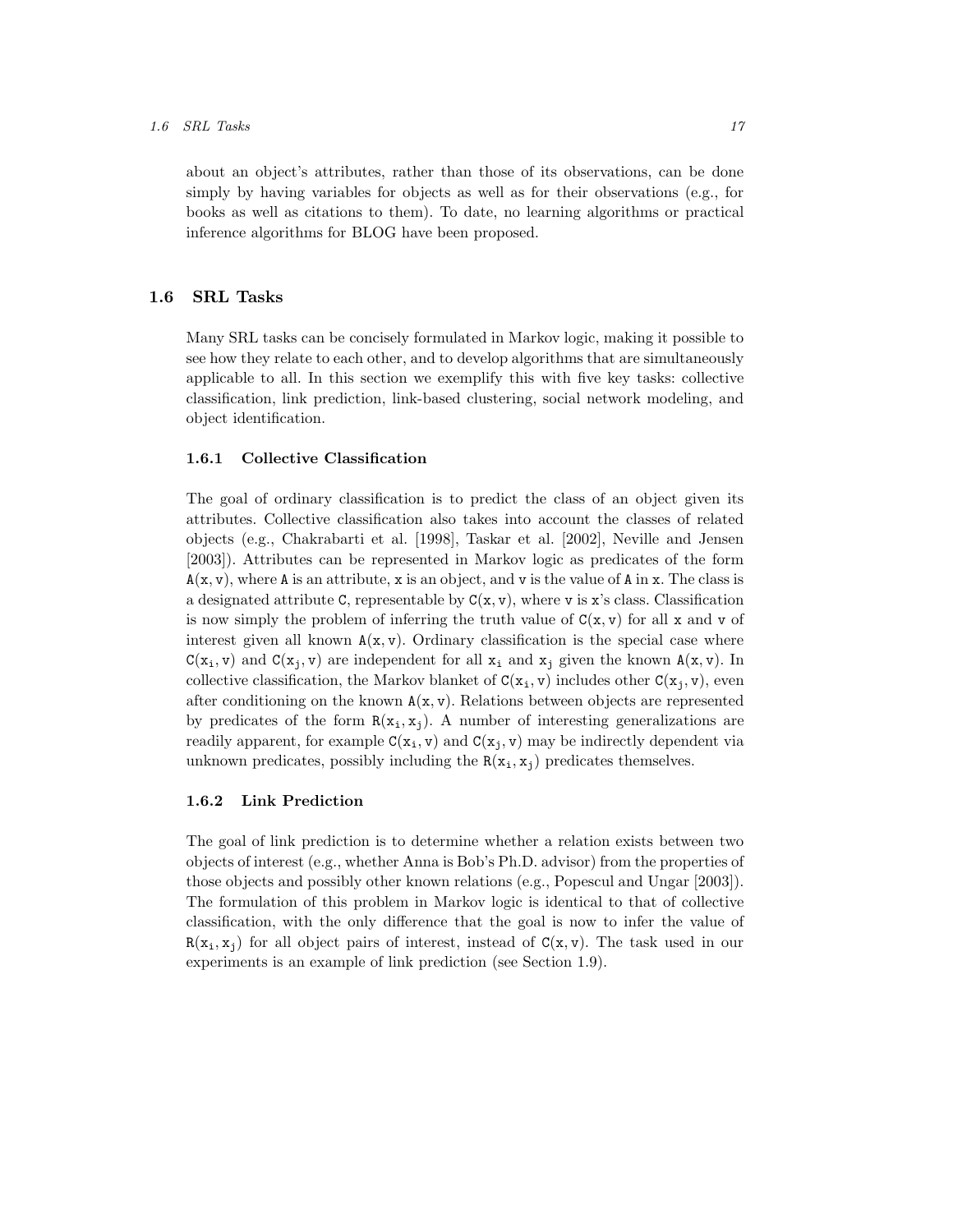## 1.6.3 Link-Based Clustering

The goal of clustering is to group together objects with similar attributes. In modelbased clustering, we assume a generative model  $P(X) = \sum_{C} P(C) P(X|C)$ , where X is an object, C ranges over clusters, and  $P(C|X)$  is X's degree of membership in cluster C. In link-based clustering, objects are clustered according to their links (e.g., objects that are more closely related are more likely to belong to the same cluster), and possibly according to their attributes as well (e.g., Flake et al. [2000]). This problem can be formulated in Markov logic by postulating an unobserved predicate  $C(x, y)$  with the meaning "x belongs to cluster v," and having formulas in the MLN involving this predicate and the observed ones (e.g.,  $R(x_i, x_i)$ ) for links and  $A(x, y)$  for attributes). Link-based clustering can now be performed by learning the parameters of the MLN, and cluster memberships are given by the probabilities of the  $C(x, y)$  predicates conditioned on the observed ones.

#### 1.6.4 Social Network Modeling

Social networks are graphs where nodes represent social actors (e.g., people) and arcs represent relations between them (e.g., friendship). Social network analysis [Wasserman and Faust, 1994] is concerned with building models relating actors' properties and their links. For example, the probability of two actors forming a link may depend on the similarity of their attributes, and conversely two linked actors may be more likely to have certain properties. These models are typically Markov networks, and can be concisely represented by formulas like  $\forall x \forall y \forall v \ R(x, y) \Rightarrow$  $(A(x, y) \Leftrightarrow A(y, y))$ , where x and y are actors,  $R(x, y)$  is a relation between them,  $A(x, y)$  represents an attribute of x, and the weight of the formula captures the strength of the correlation between the relation and the attribute similarity. For example, a model stating that friends tend to have similar smoking habits can be represented by the formula  $\forall x \forall y$  Friends $(x, y) \Rightarrow (\text{Snokes}(x) \Leftrightarrow \text{Snokes}(y))$ (Table 1.1). As well as encompassing existing social network models, Markov logic allows richer ones to be easily stated (e.g., by writing formulas involving multiple types of relations and multiple attributes, as well as more complex dependencies between them).

#### 1.6.5 Object Identification

Object identification (also known as record linkage, de-duplication, and others) is the problem of determining which records in a database refer to the same real-world entity (e.g., which entries in a bibliographic database represent the same publication) [Winkler, 1999]. This problem is of crucial importance to many companies, government agencies, and large-scale scientific projects. One way to represent it in Markov logic is by removing the unique names assumption as described in Section 1.4, i.e., by defining a predicate  $\text{Equals}(x, y)$  (or  $x = y$  for short) with the meaning "x represents the same real-world entity as y." This predicate is applied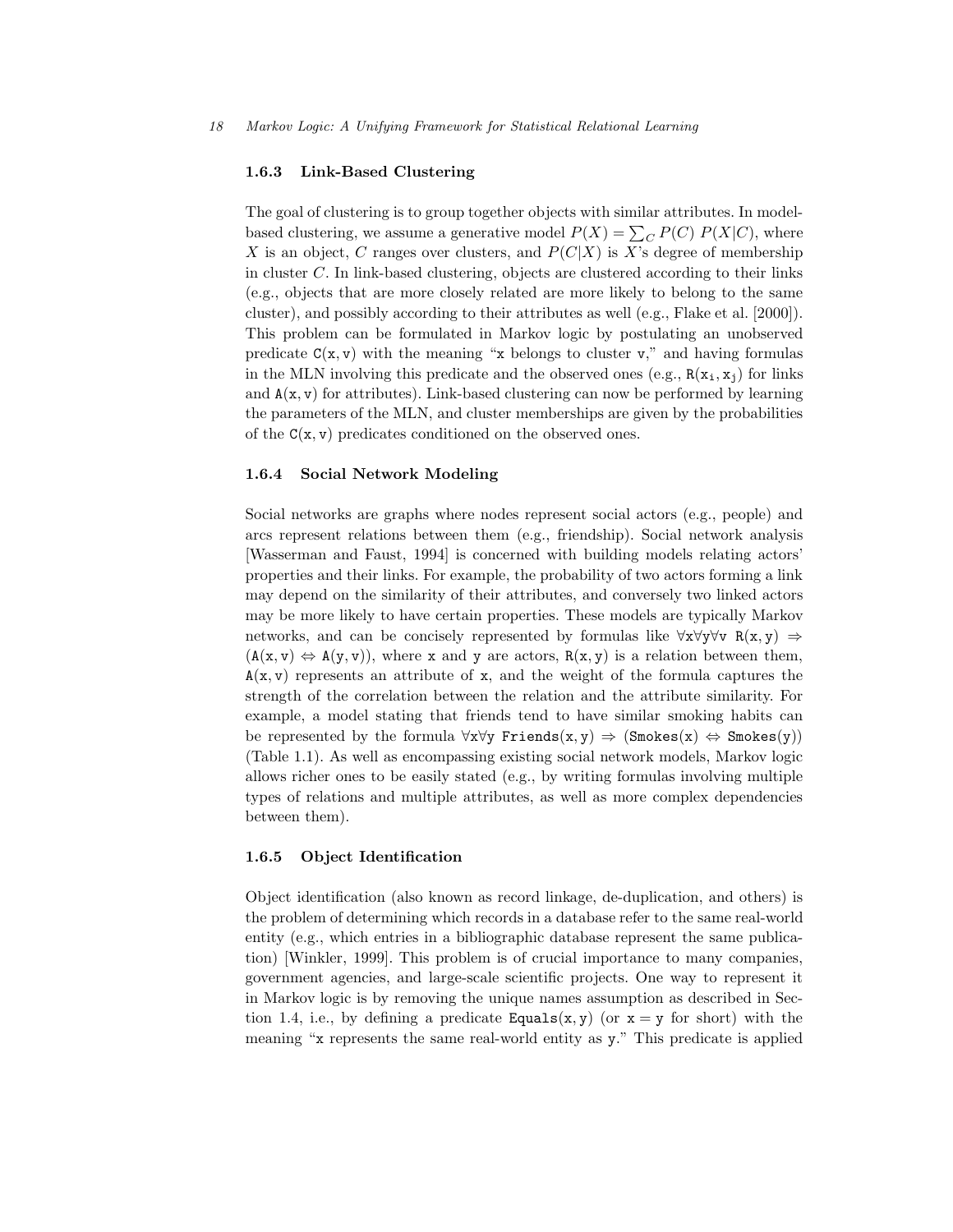#### 1.7 Inference 19

both to records and their fields (e.g., "ICML" = "Intl. Conf. on Mach. Learn."). The dependencies between record matches and field matches can then be represented by formulas like  $\forall x \forall y \ x = y \Leftrightarrow f_i(x) = f_i(y)$ , where x and y are records and  $f_i(x)$  is a function returning the value of the ith field of record x. We have successfully applied this approach to de-duplicating the Cora database of computer science papers [Singla and Domingos, 2005]. Because it allows information to propagate from one match decision (i.e., one grounding of  $x = y$ ) to another via fields that appear in both pairs of records, it effectively performs collective object identification, and in our experiments outperformed the traditional method of making each match decision independently of all others. For example, matching two references may allow us to determine that "ICML" and "MLC" represent the same conference, which in turn may help us to match another pair of references where one contains "ICML" and the other "MLC." Markov logic also allows additional information to be incorporated into a de-duplication system easily, modularly and uniformly. For example, transitive closure is incorporated by adding the formula  $\forall$ x $\forall$ y $\forall$ z x = y  $\land$  y = z  $\Rightarrow$  x = z, with a weight that can be learned from data.

## 1.7 Inference

We now show how inference in Markov logic can be carried out. Markov logic can answer arbitrary queries of the form "What is the probability that formula  $F_1$  holds given that formula  $F_2$  does?" If  $F_1$  and  $F_2$  are two formulas in first-order logic, C is a finite set of constants including any constants that appear in  $F_1$  or  $F_2$ , and  $L$ is an MLN, then

$$
P(F_1|F_2, L, C) = P(F_1|F_2, M_{L,C})
$$
  
= 
$$
\frac{P(F_1 \wedge F_2|M_{L,C})}{P(F_2|M_{L,C})}
$$
  
= 
$$
\frac{\sum_{x \in \mathcal{X}_{F_1} \cap \mathcal{X}_{F_2}} P(X = x|M_{L,C})}{\sum_{x \in \mathcal{X}_{F_2}} P(X = x|M_{L,C})}
$$
(1.4)

where  $\mathcal{X}_{F_i}$  is the set of worlds where  $F_i$  holds, and  $P(x|M_{L,C})$  is given by Equation 1.3. Ordinary conditional queries in graphical models are the special case of Equation 1.4 where all predicates in  $F_1$ ,  $F_2$  and L are zero-arity and the formulas are conjunctions. The question of whether a knowledge base  $KB$  entails a formula F in first-order logic is the question of whether  $P(F|L_{KB}, C_{KB,F}) = 1$ , where  $L_{KB}$ is the MLN obtained by assigning infinite weight to all the formulas in  $KB$ , and  $C_{KB,F}$  is the set of all constants appearing in KB or F. The question is answered by computing  $P(F|L_{KB}, C_{KB,F})$  by Equation 1.4, with  $F_2$  = True.

Computing Equation 1.4 directly will be intractable in all but the smallest domains. Since Markov logic inference subsumes probabilistic inference, which is  $\#P$ complete, and logical inference in finite domains, which is NP-complete, no better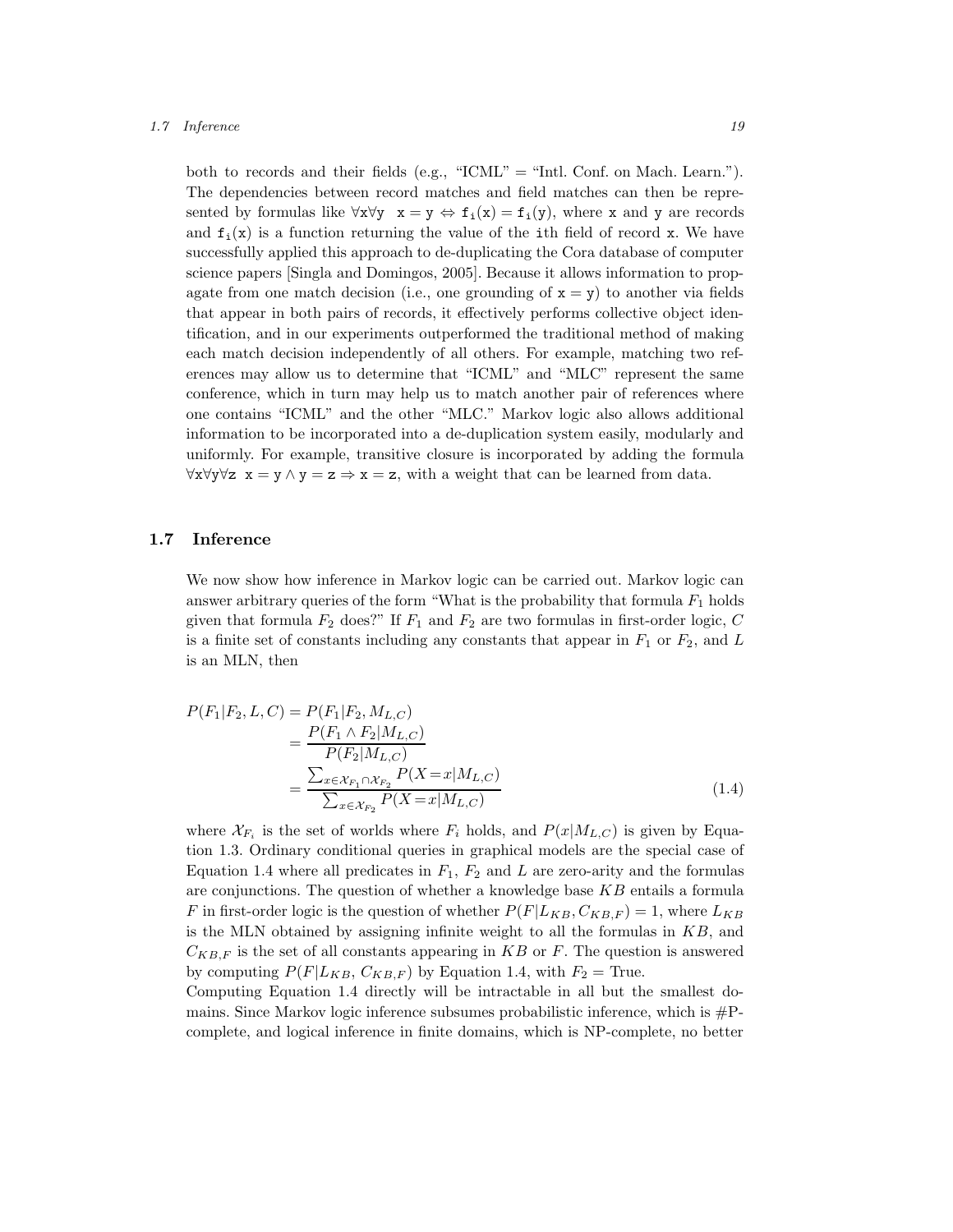Table 1.3 Network construction for inference in Markov logic.

function ConstructNetwork $(F_1, F_2, L, C)$ **inputs:**  $F_1$ , a set of ground atoms with unknown truth values (the "query")  $F_2$ , a set of ground atoms with known truth values (the "evidence") L, a Markov logic network C, a set of constants output: M, a ground Markov network calls:  $MB(q)$ , the Markov blanket of q in  $M_{L,C}$  $G \leftarrow F_1$ while  $F_1 \neq \emptyset$ for all  $q \in F_1$ if  $q \notin F_2$  $F_1 \leftarrow F_1 \cup (MB(q) \setminus G)$  $G \leftarrow G \cup MB(q)$  $F_1 \leftarrow F_1 \setminus \{q\}$ return  $M$ , the ground Markov network composed of all nodes in  $G$ , all arcs between them in  $M_{L,C}$ , and the features and weights on the corresponding cliques

results can be expected. However, many of the large number of techniques for efficient inference in either case are applicable to Markov logic. Because Markov logic allows fine-grained encoding of knowledge, including context-specific independences, inference in it may in some cases be more efficient than inference in an ordinary graphical model for the same domain. On the logic side, the probabilistic semantics of Markov logic allows for approximate inference, with the corresponding potential gains in efficiency.

In principle,  $P(F_1|F_2, L, C)$  can be approximated using an MCMC algorithm that rejects all moves to states where  $F_2$  does not hold, and counts the number of samples in which  $F_1$  holds. However, even this is likely to be too slow for arbitrary formulas. Instead, we provide an inference algorithm for the case where  $F_1$  and  $F_2$ are conjunctions of ground literals. While less general than Equation 1.4, this is the most frequent type of query in practice, and the algorithm we provide answers it far more efficiently than a direct application of Equation 1.4. Investigating lifted inference (where queries containing variables are answered without grounding them) is an important direction for future work (see Jaeger [2000] and Poole [2003] for initial results). The algorithm proceeds in two phases, analogousto knowledge-based model construction [Wellman et al., 1992]. The first phase returns the minimal subset M of the ground Markov network required to compute  $P(F_1|F_2, L, C)$ . The algorithm for this is shown in Table 1.3. The size of the network returned may be further reduced, and the algorithm sped up, by noticing that any ground formula which is made true by the evidence can be ignored, and the corresponding arcs removed from the network. In the worst case, the network contains  $O(|C|^a)$  nodes, where  $a$  is the largest predicate arity in the domain, but in practice it may be much smaller.

The second phase performs inference on this network, with the nodes in  $F_2$  set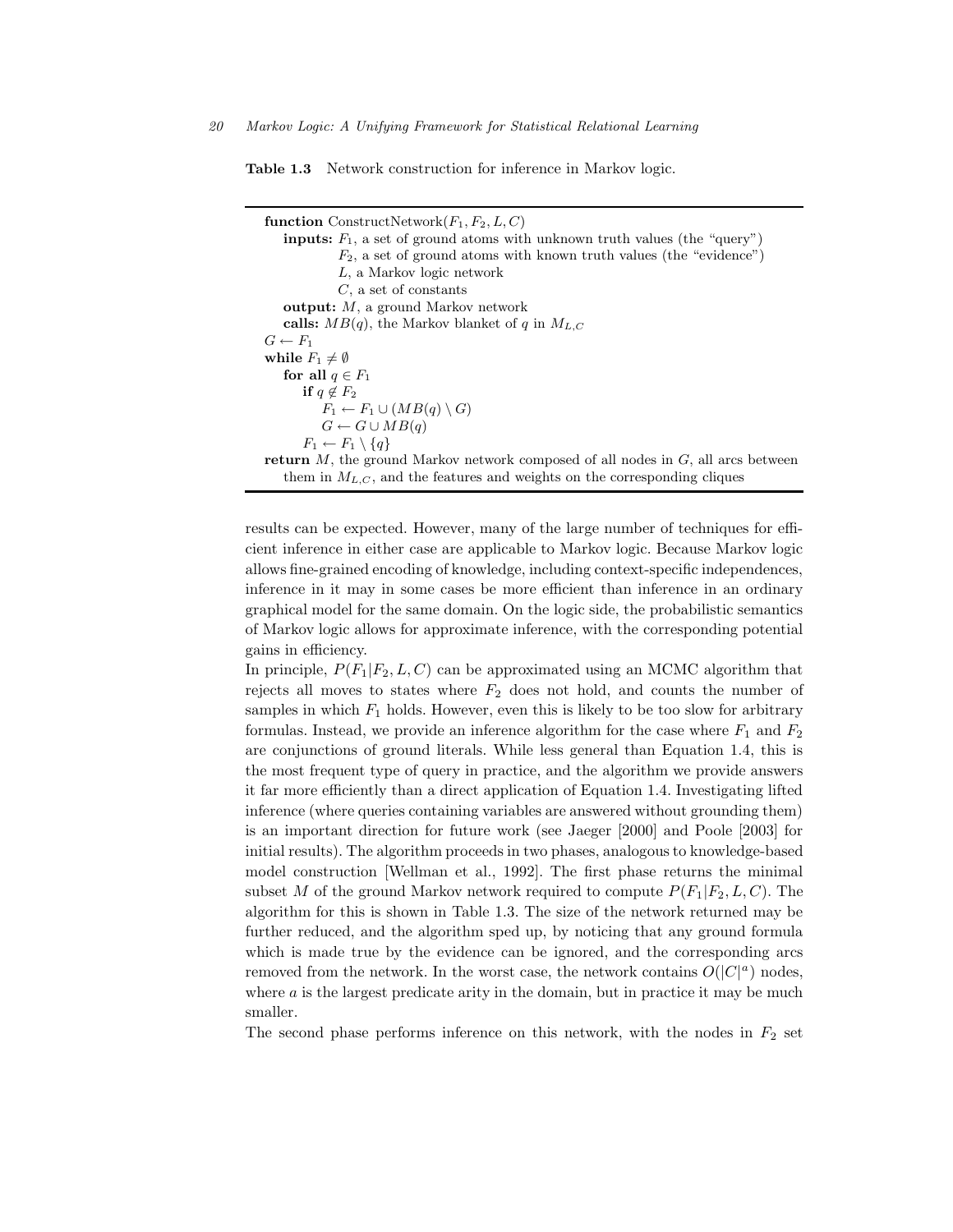#### 1.8 Learning 21

to their values in  $F_2$ . Our implementation uses Gibbs sampling, but any inference method may be employed. The basic Gibbs step consists of sampling one ground atom given its Markov blanket. The Markov blanket of a ground atom is the set of ground predicates that appear in some grounding of a formula with it. The probability of a ground atom  $X_l$  when its Markov blanket  $B_l$  is in state  $b_l$  is

$$
P(X_l = x_l | B_l = b_l) = \frac{\exp(\sum_{f_i \in F_l} w_i f_i (X_l = x_l, B_l = b_l))}{\exp(\sum_{f_i \in F_l} w_i f_i (X_l = 0, B_l = b_l)) + \exp(\sum_{f_i \in F_l} w_i f_i (X_l = 1, B_l = b_l))}
$$
(1.5)

where  $F_l$  is the set of ground formulas that  $X_l$  appears in, and  $f_i(X_l = x_l, B_l = b_l)$ is the value (0 or 1) of the feature corresponding to the ith ground formula when  $X_l = x_l$  and  $B_l = b_l$ . For sets of atoms of which exactly one is true in any given world (e.g., the possible values of an attribute), blocking can be used (i.e., one atom is set to true and the others to false in one step, by sampling conditioned on their collective Markov blanket). The estimated probability of a conjunction of ground literals is simply the fraction of samples in which the ground literals are true, after the Markov chain has converged. Because the distribution is likely to have many modes, we run the Markov chain multiple times. When the MLN is in clausal form, we minimize burn-in time by starting each run from a mode found using MaxWalkSat, a local search algorithm for the weighted satisfiability problem (i.e., finding a truth assignment that maximizes the sum of weights of satisfied clauses) [Kautz et al., 1997]. When there are hard constraints (clauses with infinite weight), MaxWalkSat finds regions that satisfy them, and the Gibbs sampler then samples from these regions to obtain probability estimates.

## 1.8 Learning

We learn MLN weights from one or more relational databases. (For brevity, the treatment below is for one database, but the generalization to many is trivial.) We make a closed world assumption [Genesereth and Nilsson, 1987]: if a ground atom is not in the database, it is assumed to be false. If there are  $n$  possible ground atoms, a database is effectively a vector  $x = (x_1, \ldots, x_l, \ldots, x_n)$  where  $x_l$  is the truth value of the *l*th ground atom  $(x_l = 1$  if the atom appears in the database, and  $x_l = 0$  otherwise). Given a database, MLN weights can in principle be learned using standard methods, as follows. If the *i*th formula has  $n_i(x)$  true groundings in the data  $x$ , then by Equation 1.3 the derivative of the log-likelihood with respect to its weight is

$$
\frac{\partial}{\partial w_i} \log P_w(X = x) = n_i(x) - \sum_{x'} P_w(X = x') n_i(x')
$$
\n(1.6)

where the sum is over all possible databases x', and  $P_w(X = x')$  is  $P(X = x')$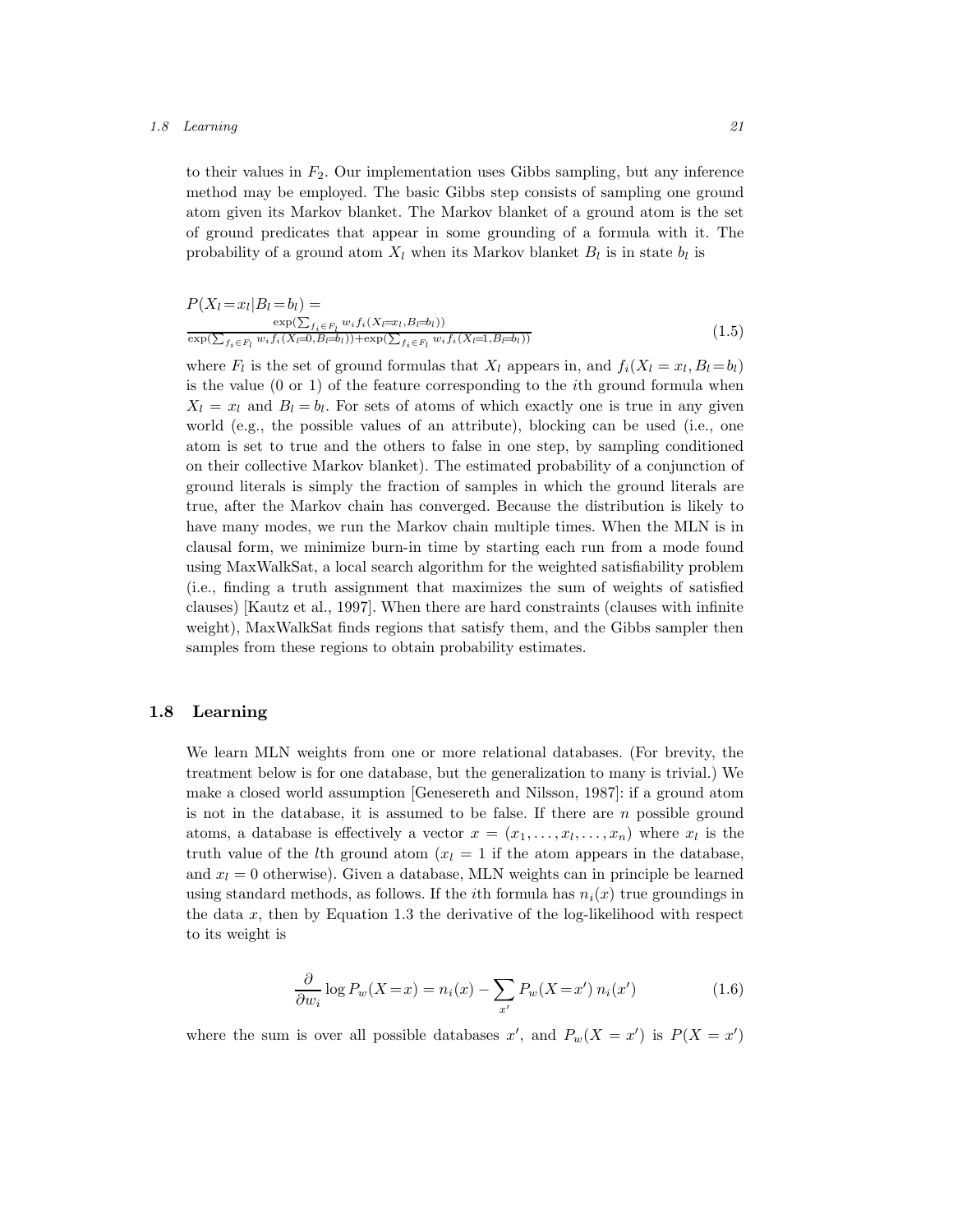computed using the current weight vector  $w = (w_1, \ldots, w_i, \ldots)$ . In other words, the ith component of the gradient is simply the difference between the number of true groundings of the ith formula in the data and its expectation according to the current model. Unfortunately, counting the number of true groundings of a formula in a database is intractable, even when the formula is a single clause, as stated in the following proposition (due to Dan Suciu).

## Proposition 1.4

Counting the number of true groundings of a first-order clause in a database is #P-complete in the length of the clause.

**Proof.** Counting satisfying assignments of propositional monotone 2-CNF is  $#P$ complete [Roth, 1996]. This problem can be reduced to counting the number of true groundings of a first-order clause in a database as follows. Consider a database composed of the ground atoms  $R(0, 1)$ ,  $R(1, 0)$  and  $R(1, 1)$ . Given a monotone 2-CNF formula, construct a formula  $\Phi$  that is a conjunction of predicates of the form  $R(x_i, x_j)$ , one for each disjunct  $x_i \vee x_j$  appearing in the CNF formula. (For example,  $(x_1 \vee x_2) \wedge (x_3 \vee x_4)$  would yield  $R(x_1, x_2) \wedge R(x_3, x_4)$ .) There is a oneto-one correspondence between the satisfying assignments of the 2-CNF and the true groundings of Φ. The latter are the false groundings of the clause formed by disjoining the negations of all the  $R(x_i, x_j)$ , and thus can be counted by counting the number of true groundings of this clause and subtracting it from the total number of groundings.  $\square$ 

In large domains, the number of true groundings of a formula may be counted approximately, by uniformly sampling groundings of the formula and checking whether they are true in the data. In smaller domains, and in our experiments below, we use an efficient recursive algorithm to find the exact count.

A second problem with Equation 1.6 is that computing the expected number of true groundings is also intractable, requiring inference over the model. Further, efficient optimization methods also require computing the log-likelihood itself (Equation 1.3), and thus the partition function Z. This can be done approximately using a Monte Carlo maximum likelihood estimator (MC-MLE) [Geyer and Thompson, 1992]. However, in our experiments the Gibbs sampling used to compute the MC-MLEs and gradients did not converge in reasonable time, and using the samples from the unconverged chains yielded poor results.

A more efficient alternative, widely used in areas like spatial statistics, social network modeling and language processing, is to optimize instead the pseudolikelihood [Besag, 1975]

$$
P_w^*(X = x) = \prod_{l=1}^n P_w(X_l = x_l | MB_x(X_l))
$$
\n(1.7)

where  $MB_x(X_l)$  is the state of the Markov blanket of  $X_l$  in the data. The gradient of the pseudo-log-likelihood is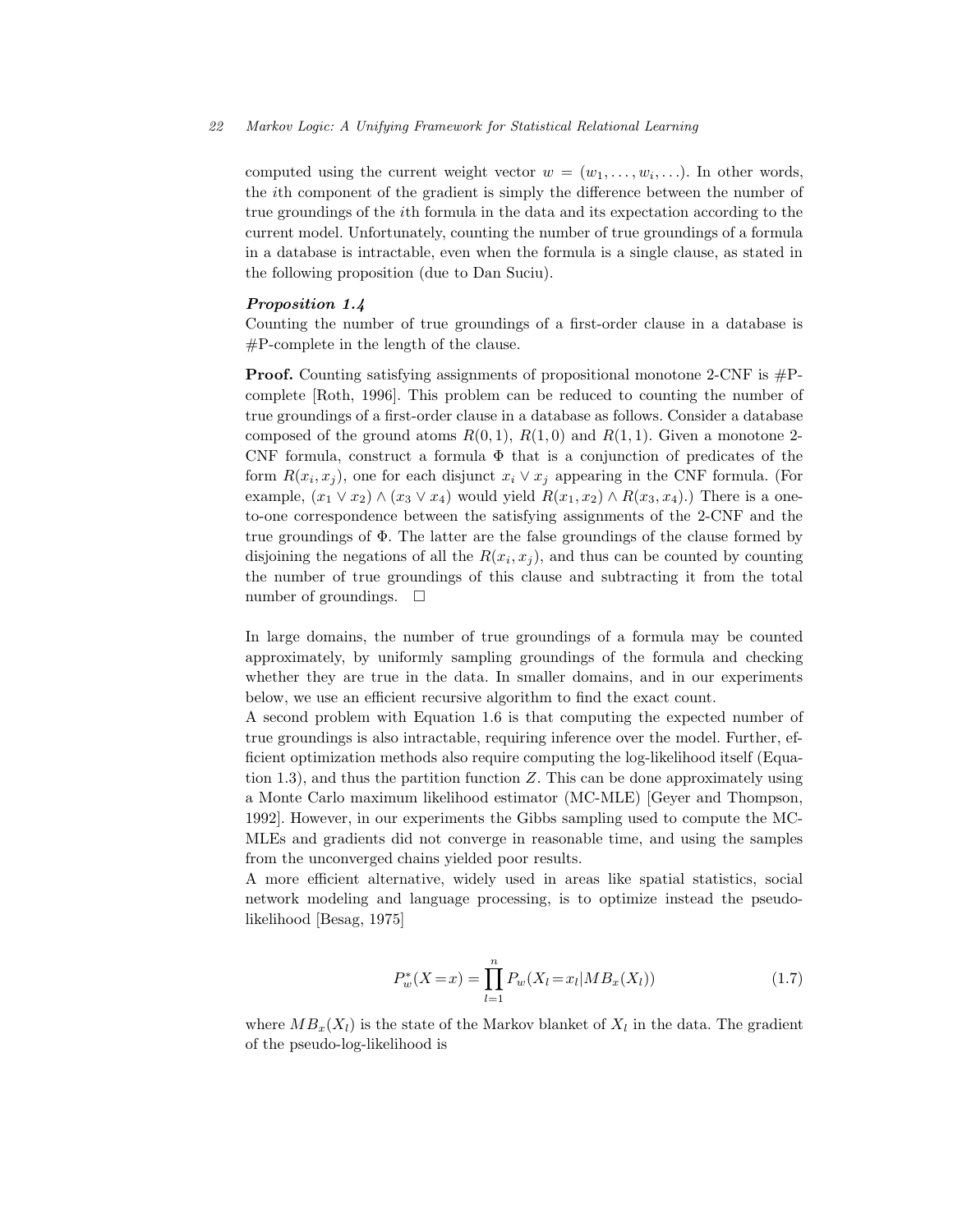$$
\frac{\partial}{\partial w_i} \log P_w^*(X = x) = \sum_{l=1}^n \left[ n_i(x) - P_w(X_l = 0 | MB_x(X_l)) n_i(x_{[X_l=0]}) -P_w(X_l = 1 | MB_x(X_l)) n_i(x_{[X_l=1]}) \right]
$$
\n(1.8)

where  $n_i(x_{[X_i=0]})$  is the number of true groundings of the *i*th formula when we force  $X_l = 0$  and leave the remaining data unchanged, and similarly for  $n_i(x_{[X_l=1]})$ . Computing this expression (or Equation 1.7) does not require inference over the model. We optimize the pseudo-log-likelihood using the limited-memory BFGS algorithm [Liu and Nocedal, 1989]. The computation can be made more efficient in several ways:

The sum in Equation 1.8 can be greatly sped up by ignoring predicates that do not appear in the ith formula.

The counts  $n_i(x)$ ,  $n_i(x_{[X_i=0]})$  and  $n_i(x_{[X_i=1]})$  do not change with the weights, and need only be computed once (as opposed to in every iteration of BFGS).

Ground formulas whose truth value is unaffected by changing the truth value of any single literal may be ignored, since then  $n_i(x) = n_i(x_{[X_i=0]}) = n_i(x_{[X_i=1]})$ . In particular, this holds for any clause which contains at least two true literals. This can often be the great majority of ground clauses.

To combat overfitting, we penalize the pseudo-likelihood with a Gaussian prior on each weight.

When we know *a priori* which predicates will be evidence, MLN weights can also be learned discriminatively [Singla and Domingos, 2005].

Inductive logic programming (ILP) techniques can be used to learn additional clauses, refine the ones already in the MLN, or learn an MLN from scratch. Here we use the CLAUDIEN system for this purpose [De Raedt and Dehaspe, 1997]. Unlike most other ILP systems, which learn only Horn clauses, CLAUDIEN is able to learn arbitrary first-order clauses, making it well suited to Markov logic. Also, by constructing a particular language bias, we are able to direct CLAUDIEN to search for refinements of the MLN structure. Alternatively, MLN structure can be learned by directly optimizing pseudo-likelihood [Kok and Domingos, 2005].

## 1.9 Experiments

We have empirically tested the algorithms described in the previous sections using a database describing the Department of Computer Science and Engineering at the University of Washington (UW-CSE). The domain consists of 12 predicates and 2707 constants divided into 10 types. Types include: publication (342 constants), person (442), course (176), project (153), academic quarter (20), etc. Predicates include: Professor(person), Student(person), Area(x, area) (with x ranging over publications, persons, courses and projects), AuthorOf(publication, person),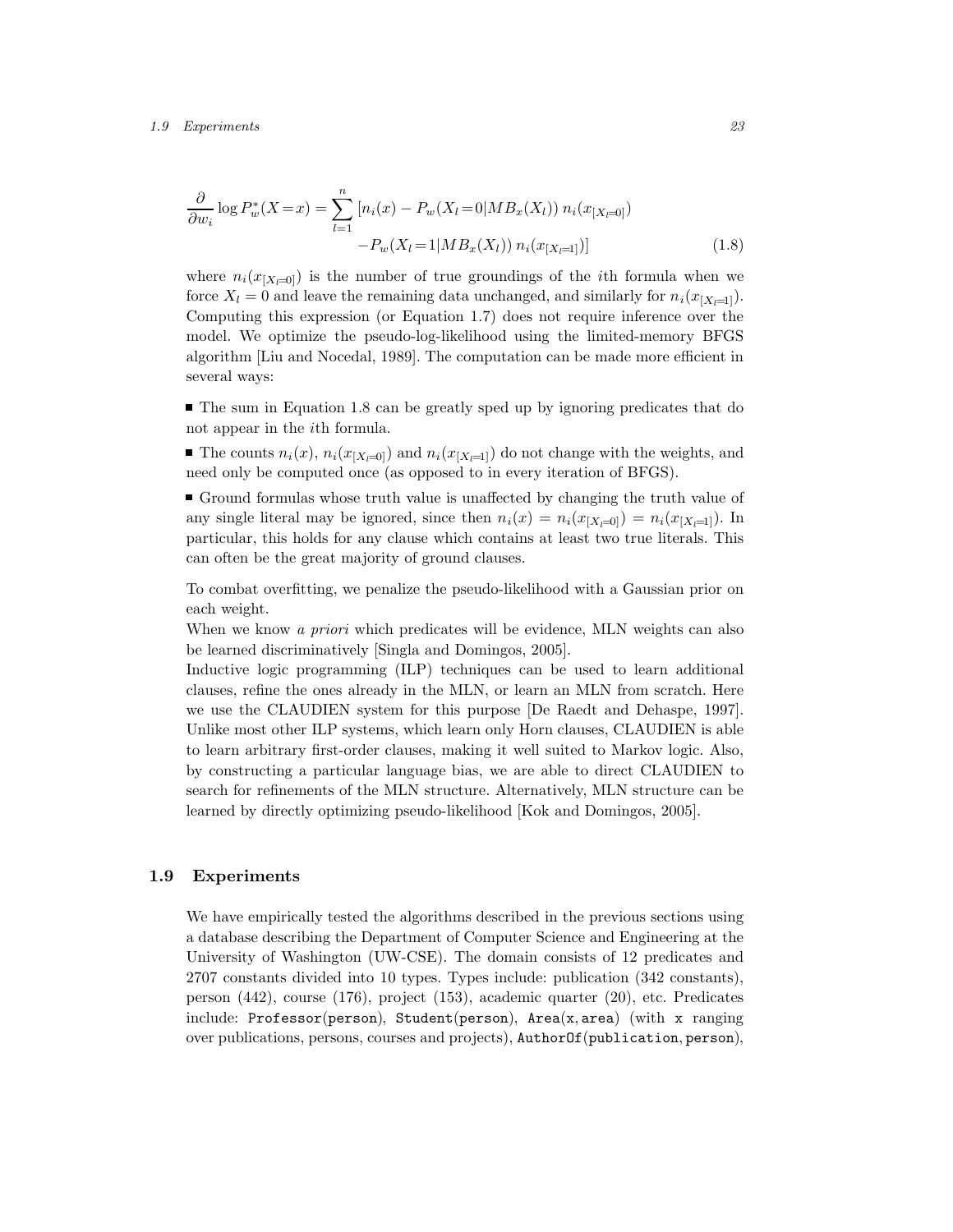#### 24 Markov Logic: A Unifying Framework for Statistical Relational Learning

AdvisedBy(person, person), YearsInProgram(person, years), CourseLevel(course, level), TaughtBy(course, person, quarter), TeachingAssistant(course, person, quarter), etc. Additionally, there are 10 equality predicates: SamePerson (person, person), SameCourse(course, course), etc., which always have known, fixed values that are true iff the two arguments are the same constant.

Using typed variables, the total number of possible ground atoms  $(n \text{ in Section 1.8})$ was 4,106,841. The database contained a total of 3380 tuples (i.e., there were 3380 true ground atoms). We obtained this database by scraping pages in the department's Web site (www.cs.washington.edu). Publications and AuthorOf relations were obtained by extracting from the BibServ database (www.bibserv.org) all records with author fields containing the names of at least two department members (in the form "last name, first name" or "last name, first initial").

We obtained a knowledge base by asking four volunteers to each provide a set of formulas in first-order logic describing the domain. (The volunteers were not shown the database of tuples, but were members of the department who thus had a general understanding about it.) Merging these yielded a KB of 96 formulas. The complete KB, volunteer instructions, database, and algorithm parameter settings are online at http://www.cs.washington.edu/ai/mln. Formulas in the KB include statements like: students are not professors; each student has at most one advisor; if a student is an author of a paper, so is her advisor; advanced students only TA courses taught by their advisors; at most one author of a given publication is a professor; students in Phase I of the Ph.D. program have no advisor; etc. Notice that these statements are not always true, but are typically true.

For training and testing purposes, we divided the database into five sub-databases, one for each area: AI, graphics, programming languages, systems, and theory. Professors and courses were manually assigned to areas, and other constants were iteratively assigned to the most frequent area among other constants they appeared in some tuple with. Each tuple was then assigned to the area of the constants in it. Tuples involving constants of more than one area were discarded, to avoid train-test contamination. The sub-databases contained, on average, 521 true ground atoms out of a possible 58457.

We performed leave-one-out testing by area, testing on each area in turn using the model trained from the remaining four. The test task was to predict the AdvisedBy $(x, y)$  predicate given (a) all others (All Info) and (b) all others except Student(x) and Professor(x) (Partial Info). In both cases, we measured the average conditional log-likelihood of all possible groundings of  $\text{AdvisedBy}(x, y)$  over all areas, drew precision/recall curves, and computed the area under the curve. This task is an instance of link prediction, a problem that has been the object of much interest in statistical relational learning (see Section 1.6). All KBs were converted to clausal form. Timing results are on a 2.8Ghz Pentium 4 machine.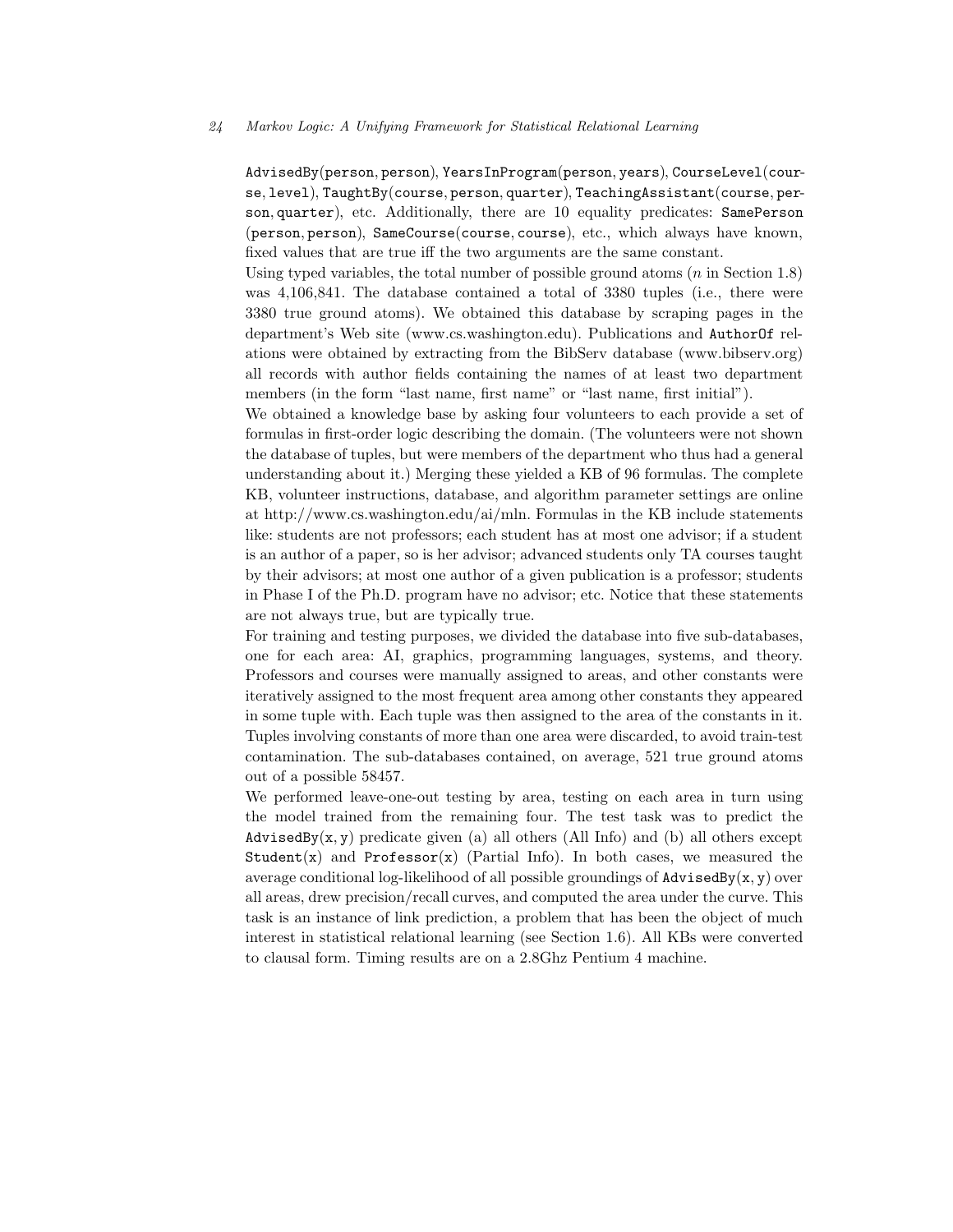#### 1.9 Experiments 25

## 1.9.1 Systems

In order to evaluate Markov logic, which uses logic and probability for inference, we wished to compare with methods that use only logic or only probability. We were also interested in automatic induction of clauses using ILP techniques. This subsection gives details of the comparison systems used.

## 1.9.1.1 Logic

One important question we aimed to answer with the experiments is whether adding probability to a logical knowledge base improves its ability to model the domain. Doing this requires observing the results of answering queries using only logical inference, but this is complicated by the fact that computing log-likelihood and the area under the precision/recall curve requires real-valued probabilities, or at least some measure of "confidence" in the truth of each ground atom being tested. We thus used the following approach. For a given knowledge base  $KB$  and set of evidence atoms E, let  $\mathcal{X}_{KB\cup E}$  be the set of worlds that satisfy  $KB \cup E$ . The probability of a query atom q is then defined as  $P(q) = \frac{X_{KB \cup E \cup q}}{X_{KB \cup E}}$  $\frac{\mathcal{X}_{KB\cup E\cup g|}}{|\mathcal{X}_{KB\cup E}|}$ , the fraction of  $\mathcal{X}_{KB\cup E}$  in which q is true.

A more serious problem arises if the KB is inconsistent (which was indeed the case with the KB we collected from volunteers). In this case the denominator of  $P(q)$  is zero. (Also, recall that an inconsistent knowledge base trivally entails any arbitrary formula). To address this, we redefine  $\mathcal{X}_{KB\cup E}$  to be the set of worlds which satisfies the maximum possible number of ground clauses. We use Gibbs sampling to sample from this set, with each chain initialized to a mode using WalkSat. At each Gibbs step, the step is taken with probability: 1 if the new state satisfies more clauses than the current one (since that means the current state should have 0 probability), 0.5 if the new state satisfies the same number of clauses (since the new and old state then have equal probability), and 0 if the new state satisfies fewer clauses. We then use only the states with maximum number of satisfied clauses to compute probabilities. Notice that this is equivalent to using an MLN built from the KB and with all infinite equal weights.

## 1.9.1.2 Probability

The other question we wanted to answer with these experiments is whether existing (propositional) probabilistic models are already powerful enough to be used in relational domains without the need for the additional representational power provided by MLNs. In order to use such models, the domain must first be propositionalized by defining features that capture useful information about it. Creating good attributes for propositional learners in this highly relational domain is a difficult problem. Nevertheless, as a tradeoff between incorporating as much potentially relevant information as possible and avoiding extremely long feature vectors, we defined two sets of propositional attributes: order-1 and order-2. The former involves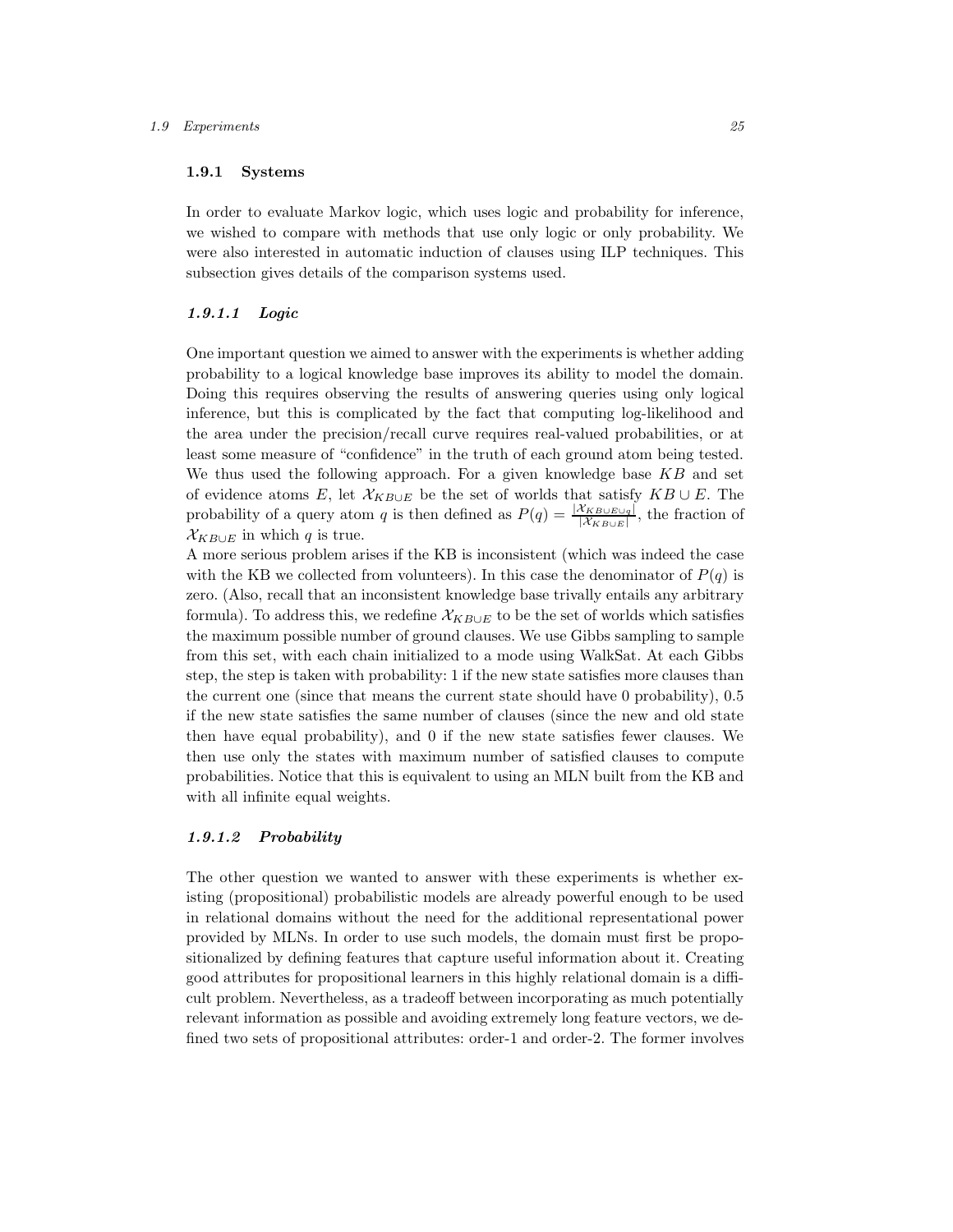characteristics of individual constants in the query predicate, and the latter involves characteristics of relations between the constants in the query predicate.

For the order-1 attributes, we defined one variable for each  $(a, b)$  pair, where a is an argument of the query predicate and b is an argument of some predicate with the same value as a. The variable is the fraction of true groundings of this predicate in the data. Some examples of first-order attributes for AdvisedBy(Matt, Pedro) are: whether Pedro is a student, the fraction of publications that are published by Pedro, the fraction of courses for which Matt was a teaching assistant, etc.

The order-2 attributes were defined as follows: for a given (ground) query predicate  $\mathbb{Q}(q_1, q_2, \ldots, q_k)$ , consider all sets of k predicates and all assignments of constants  $q_1, q_2, \ldots, q_k$  as arguments to the k predicates, with exactly one constant per predicate (in any order). For instance, if Q is Advised − By(Matt, Pedro) then one such possible set would be  $\{TeachingAssistant(\texttt{m}Matt, \texttt{m}), TaughtBy(\texttt{m}Pedro, \texttt{m})\}.$  This forms  $2<sup>k</sup>$  attributes of the example, each corresponding to a particular truth assignment to the  $k$  predicates. The value of an attribute is the number of times, in the training data, the set of predicates have that particular truth assignment, when their unassigned arguments are all filled with the same constants. For example, consider filling the above empty arguments with "CSE546" and "Autumn 0304." The resulting set, {TeachingAssistant(CSE546, Matt, Autumn 0304), TaughtBy(CSE546, Pedro, Autumn 0304)} has some truth assignment in the training data (e.g.,  $\{True, True\}$ , {True,False}, . . .). One attribute is the number of such sets of constants that create the truth assignment {True,True}, another for {True,False} and so on. Some examples of second-order attributes generated for the query AdvisedBy(Matt, Pedro) are: how often Matt is a teaching assistant for a course that Pedro taught (as well as how often he is not), how many publications Pedro and Matt have coauthored, etc.

The resulting 28 order-1 attributes and 120 order-2 attributes (for the All Info case) were discretized into five equal-frequency bins (based on the training set). We used two propositional learners: Naive Bayes [Domingos and Pazzani, 1997] and Bayesian networks [Heckerman et al., 1995] with structure and parameters learned using the VFBN2 algorithm [Hulten and Domingos, 2002] with a maximum of four parents per node. The order-2 attributes helped the naive Bayes classifier but hurt the performance of the Bayesian network classifier, so below we report results using the order-1 and order-2 attributes for naive Bayes, and only the order-1 attributes for Bayesian networks.

## 1.9.1.3 Inductive logic programming

Our original knowledge base was acquired from volunteers, but we were also interested in whether it could have been developed automatically using inductive logic programming methods. As mentioned earlier, we used CLAUDIEN to induce a knowledge base from data. CLAUDIEN was run with: local scope; minimum accuracy of 0.1; minimum coverage of 1; maximum complexity of 10; and breadth-first search. CLAUDIEN's search space is defined by its language bias. We constructed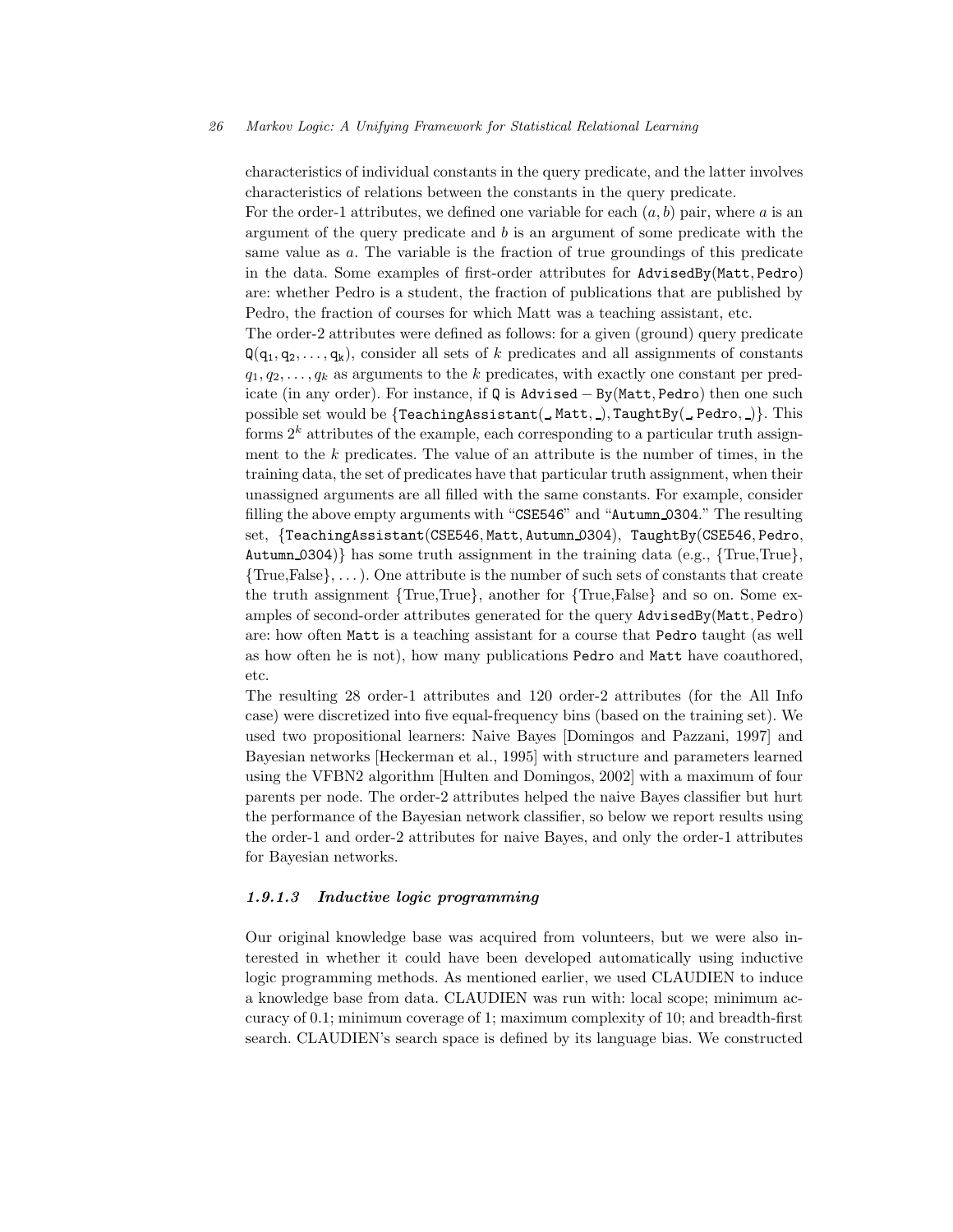#### 1.9 Experiments 27

a language bias which allowed: a maximum of 3 variables in a clause; unlimited predicates in a clause; up to 2 non-negated appearances of a predicate in a clause, and 2 negated ones; and use of knowledge of predicate argument types. To minimize search, the equality predicates (e.g., SamePerson) were not used in CLAUDIEN, and this improved its results.

Besides inducing clauses from the training data, we were also interested in using data to automatically refine the knowledge base provided by our volunteers. CLAUDIEN does not support this feature directly, but it can be emulated by an appropriately constructed language bias. We did this by, for each clause in the KB, allowing CLAUDIEN to (1) remove any number of the literals, (2) add up to  $v$  new variables, and (3) add up to l new literals. We ran CLAUDIEN for 24 hours on a Sun-Blade 1000 for each  $(v, l)$  in the set  $\{(1, 2), (2, 3), (3, 4)\}$ . All three gave nearly identical results; we report the results with  $v = 3$  and  $l = 4$ .

#### 1.9.1.4 Markov logic

Our results compare the above systems to Markov logic. The MLNs were trained using a Gaussian weight prior with zero mean and unit variance, and with the weights initialized at the mode of the prior (zero). For optimization, we used the Fortran implementation of L-BFGS from Zhu et al. [1997] and Byrd et al. [1995], leaving all parameters at their default values, and with a convergence criterion (ftol) of 10<sup>−</sup><sup>5</sup> . Inference was performed using Gibbs sampling as described in Section 1.7, with ten parallel Markov chains, each initialized to a mode of the distribution using MaxWalkSat. The number of Gibbs steps was determined using the criterion of DeGroot and Schervish (2002, pp. 707 and 740-741). Sampling continued until we reached a confidence of 95% that the probability estimate was within 1% of the true value in at least 95% of the nodes (ignoring nodes which are always true or false). A minimum of 1000 and maximum of 500,000 samples was used, with one sample per complete Gibbs pass through the variables. Typically, inference converged within 5000 to 100,000 passes. The results were insensitive to variation in the convergence thresholds.

#### 1.9.2 Results

## 1.9.2.1 Training with MC-MLE

Our initial system used MC-MLE to train MLNs, with ten Gibbs chains, and each ground atom being initialized to true with the corresponding first-order predicate's probability of being true in the data. Gibbs steps may be taken quite quickly by noting that few counts of satisfied clauses will change on any given step. On the UW-CSE domain, our implementation took 4-5 ms per step. We used the maximum across all predicates of the Gelman criterion  $R$  [Gilks et al., 1996] to determine when the chains had reached their stationary distribution. In order to speed convergence, our Gibbs sampler preferentially samples atoms that were true in either the data or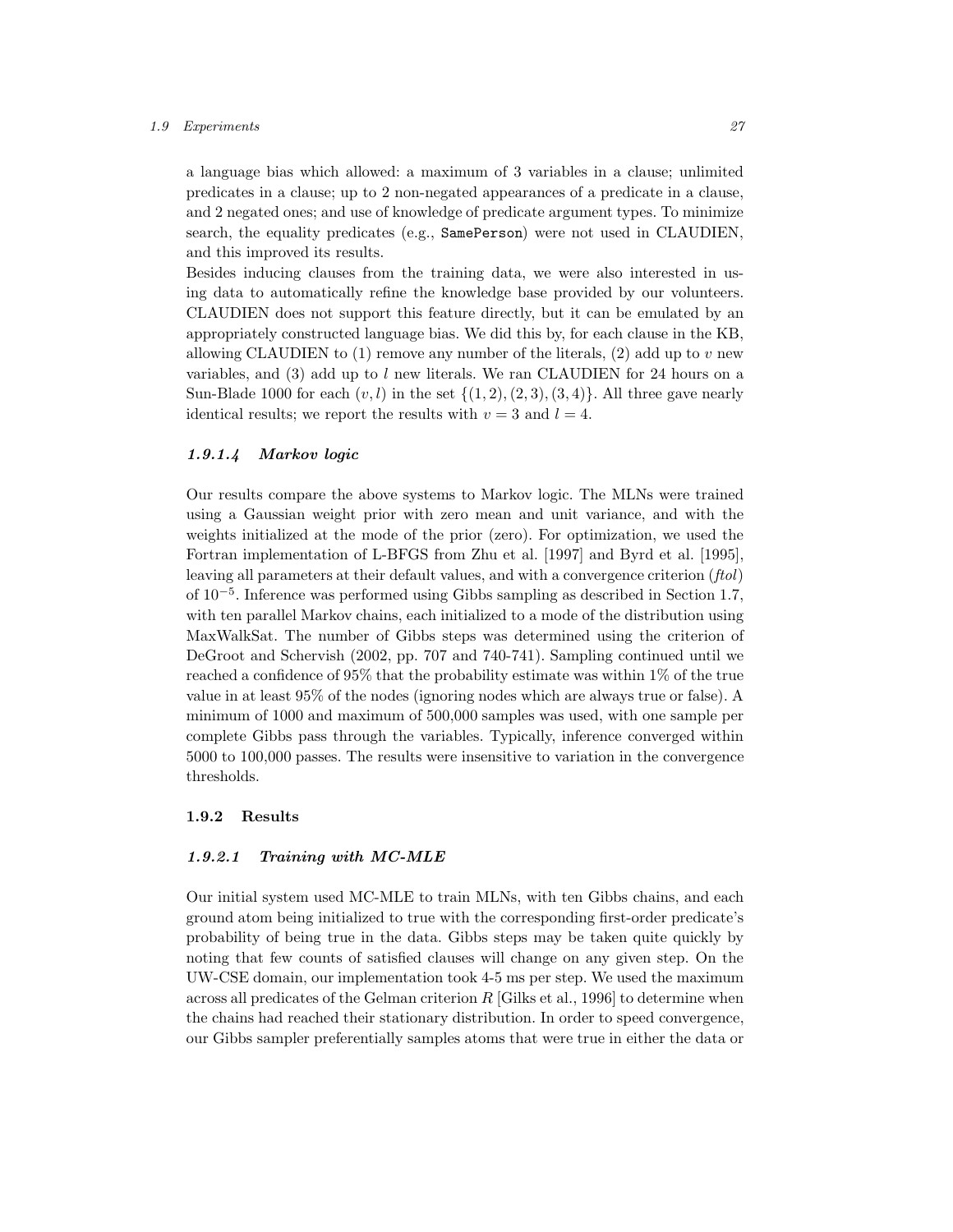#### 28 Markov Logic: A Unifying Framework for Statistical Relational Learning

the initial state of the chain. The intuition behind this is that most atoms are always false, and sampling repeatedly from them is inefficient. This improved convergence by approximately an order of magnitude over uniform selection of atoms. Despite these optimizations, the Gibbs sampler took a prohibitively long time to reach a reasonable convergence threshold (e.g.,  $R = 1.01$ ). After running for 24 hours (approximately 2 million Gibbs steps per chain), the average  $R$  value across training sets was 3.04, with no one training set having reached an R value less than 2 (other than briefly dipping to 1.5 in the early stages of the process). Considering this must be done iteratively as L-BFGS searches for the minimum, we estimate it would take anywhere from 20 to 400 days to complete the training, even with a weak convergence threshold such as  $R = 2.0$ . Experiments confirmed the poor quality of the models that resulted if we ignored the convergence threshold and limited the training process to less than ten hours. With a better choice of initial state, approximate counting, and improved MCMC techniques such as the Swendsen-Wang algorithm [Edwards and Sokal, 1988], MC-MLE may become practical, but it is not a viable option for training in the current version. (Notice that during learning MCMC is performed over the full ground network, which is too large to apply MaxWalkSat to.)

## 1.9.2.2 Training with pseudo-likelihood

In contrast to MC-MLE, pseudo-likelihood training was quite fast. As discussed in Section 1.8, each iteration of training may be done quite quickly once the initial clause and ground atom satisfiability counts are complete. On average (over the five test sets), finding these counts took 2.5 minutes. From there, training took, on average, 255 iterations of L-BFGS, for a total of 16 minutes.

## 1.9.2.3 Inference

Inference was also quite quick. Inferring the probability of all  $\text{AdvisedBy}(x, y)$  atoms in the All Info case took 3.3 minutes in the AI test set (4624 atoms), 24.4 in graphics (3721), 1.8 in programming languages (784), 10.4 in systems (5476), and 1.6 in theory (2704). The number of Gibbs passes ranged from 4270 to 500,000, and averaged 124,000. This amounts to 18 ms per Gibbs pass and approximately 200,000–500,000 Gibbs steps per second. The average time to perform inference in the Partial Info case was 14.8 minutes (vs. 8.3 in the All Info case).

## 1.9.2.4 Comparison of systems

We compared twelve systems: the original KB (KB); CLAUDIEN (CL); CLAU-DIEN with the original KB as language bias (CLB); the union of the original KB and CLAUDIEN's output in both cases (KB+CL and KB+CLB); an MLN with each of the above KBs (MLN(KB), MLN(CL), MLN(KB+CL), and MLN(KB+CLB)); naive Bayes (NB); and a Bayesian network learner (BN). Add-one smoothing of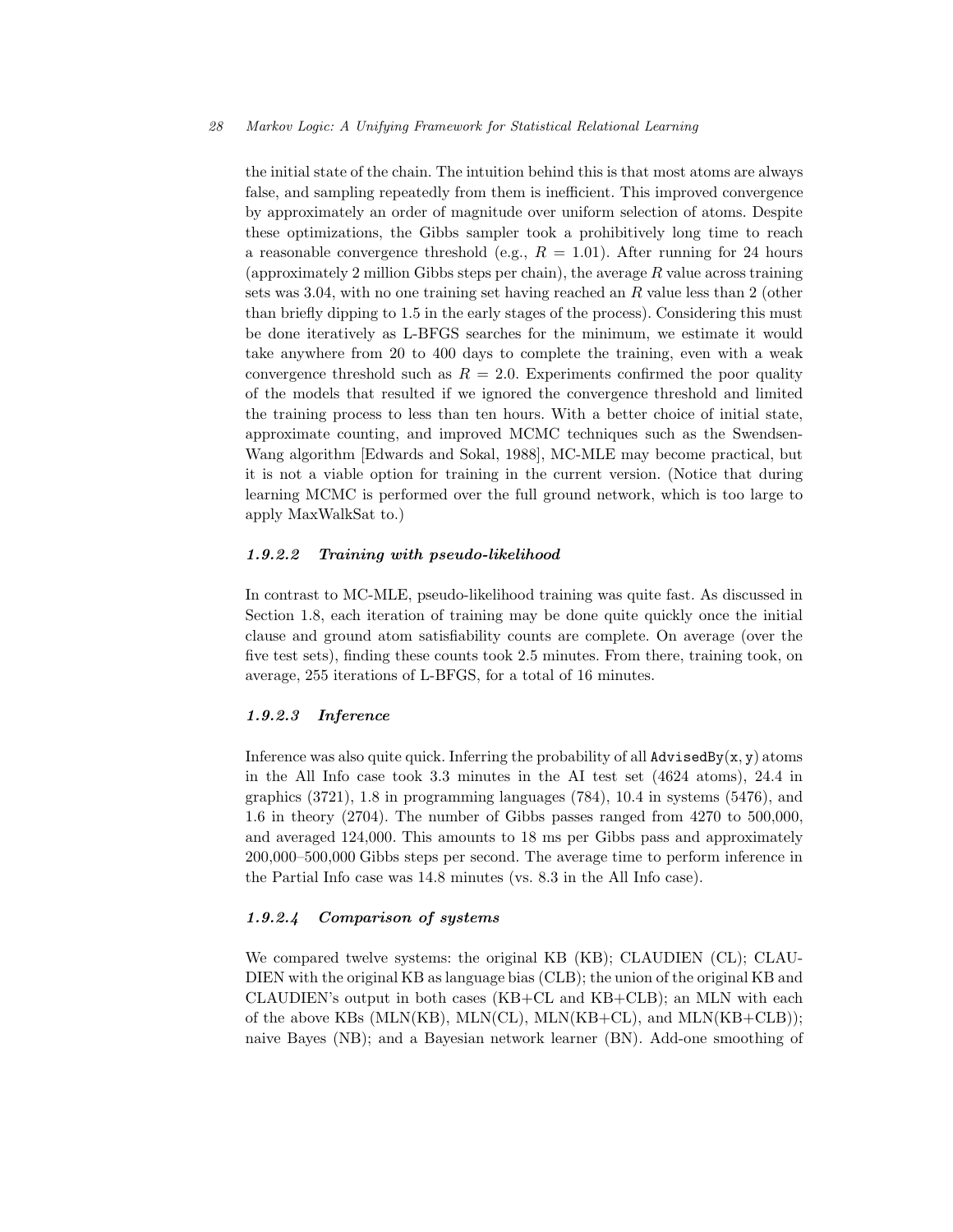#### 1.9 Experiments 29

**Table 1.4** Experimental results for predicting  $\text{AdvisedBy}(x, y)$  when all other predicates are known (All Info) and when  $Student(x)$  and  $Professor(x)$  are unknown (Partial Info). CLL is the average conditional log-likelihood, and AUC is the area under the precision-recall curve. The results are averages over all atoms in the five test sets and their standard deviations. (See http://www.cs.washington.edu/ai/mln for details on how the standard deviations of the AUCs were computed.)

| System         | All Info           |                    | Partial Info       |                    |
|----------------|--------------------|--------------------|--------------------|--------------------|
|                | AUC                | CLL.               | AUC                | CLL                |
| MLN(KB)        | $0.215 \pm 0.0172$ | $-0.052 \pm 0.004$ | $0.224 + 0.0185$   | $-0.048 + 0.004$   |
| $MLN(KB+CL)$   | $0.152 \pm 0.0165$ | $-0.058 \pm 0.005$ | $0.203 \pm 0.0196$ | $-0.045 \pm 0.004$ |
| $MLN(KB+CLB)$  | $0.011 \pm 0.0003$ | $-3.905 \pm 0.048$ | $0.011 \pm 0.0003$ | $-3.958 \pm 0.048$ |
| MLN (CL)       | $0.035 + 0.0008$   | $-2.315 + 0.030$   | $0.032 + 0.0009$   | $-2.478 + 0.030$   |
| MLN(CLB)       | $0.003 \pm 0.0000$ | $-0.052 + 0.005$   | $0.023 + 0.0003$   | $-0.338 + 0.002$   |
| KВ             | $0.059 + 0.0081$   | $-0.135 + 0.005$   | $0.048 + 0.0058$   | $-0.063 + 0.004$   |
| $KB+CL$        | $0.037 + 0.0012$   | $-0.202 + 0.008$   | $0.028 + 0.0012$   | $-0.122 \pm 0.006$ |
| $KB+CLB$       | $0.084 + 0.0100$   | $-0.056 + 0.004$   | $0.044 + 0.0064$   | $-0.051 + 0.005$   |
| CL.            | $0.048 + 0.0009$   | $-0.434\pm0.012$   | $0.037 \pm 0.0001$ | $-0.836 + 0.017$   |
| <b>CLB</b>     | $0.003 + 0.0000$   | $-0.052 \pm 0.005$ | $0.010 \pm 0.0001$ | $-0.598 + 0.003$   |
| N <sub>B</sub> | $0.054 \pm 0.0006$ | $-1.214 + 0.036$   | $0.044 \pm 0.0009$ | $-1.140 + 0.031$   |
| ΒN             | $0.015 \pm 0.0006$ | $-0.072 \pm 0.003$ | $0.015 \pm 0.0007$ | $-0.215 \pm 0.003$ |

probabilities was used in all cases.

Table 1.4 summarizes the results, and Figure 1.2 shows precision/recall curves for all areas (i.e., averaged over all  $\text{AdvisedBy}(x, y)$  predicates). MLNs are clearly more accurate than the alternatives, showing the promise of this approach. The purely logical and purely probabilistic methods often suffer when intermediate predicates have to be inferred, while MLNs are largely unaffected. Naive Bayes performs well in AUC in some test sets, but very poorly in others; its CLLs are uniformly poor. CLAUDIEN performs poorly on its own, and produces no improvement when added to the KB in the MLN. Using CLAUDIEN to refine the KB typically performs worse in AUC but better in CLL than using CLAUDIEN from scratch; overall, the bestperforming logical method is KB+CLB, but its results fall well short of the best MLNs'. The general drop-off in precision around 50% recall is attributable to the fact that the database is very incomplete, and only allows identifying a minority of the AdvisedBy relations. Inspection reveals that the occasional smaller drop-offs in precision at very low recalls are due to students who graduated or changed advisors after co-authoring many publications with them.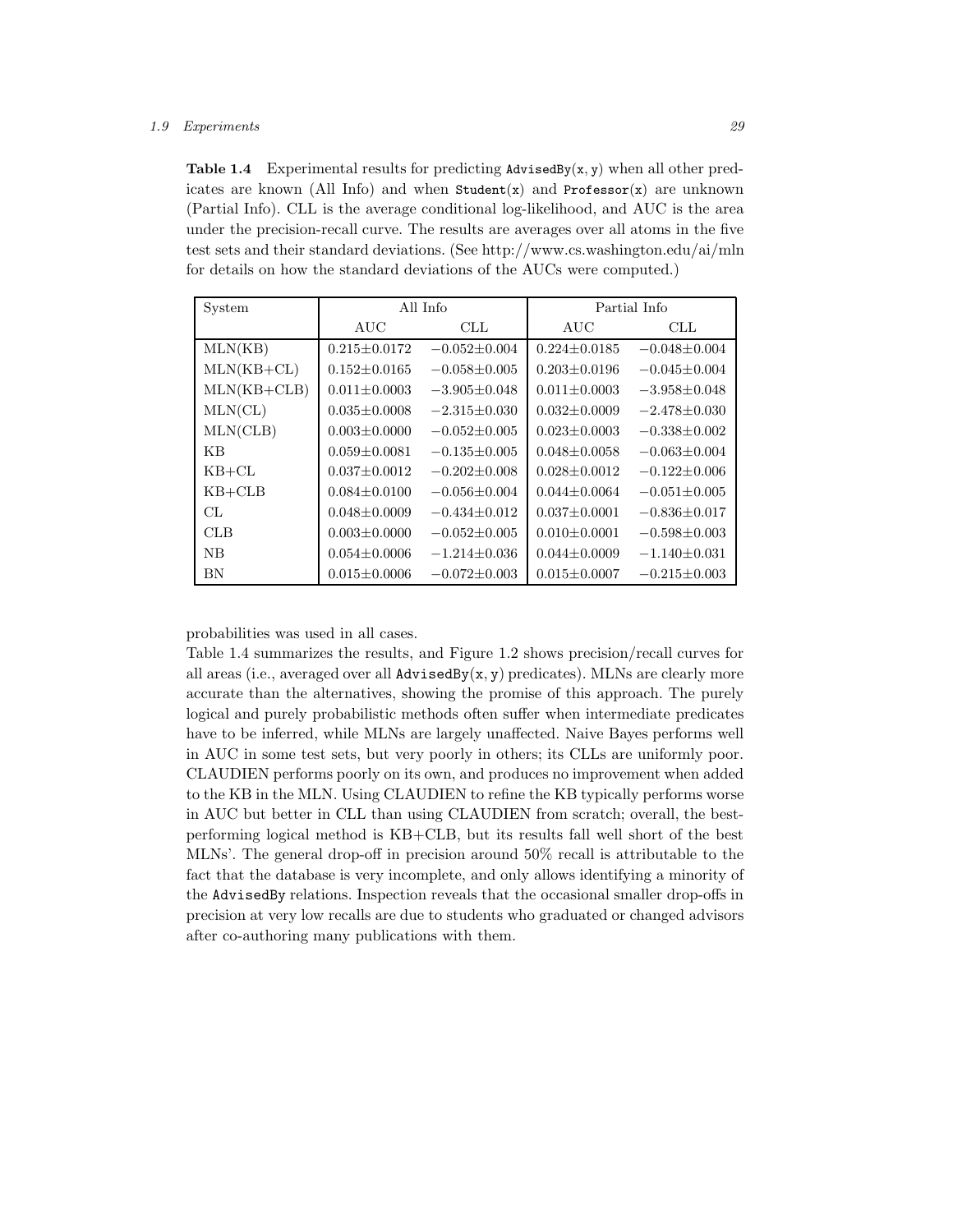

Figure 1.2 Precision and recall for all areas: All Info (upper graph) and Partial Info (lower graph).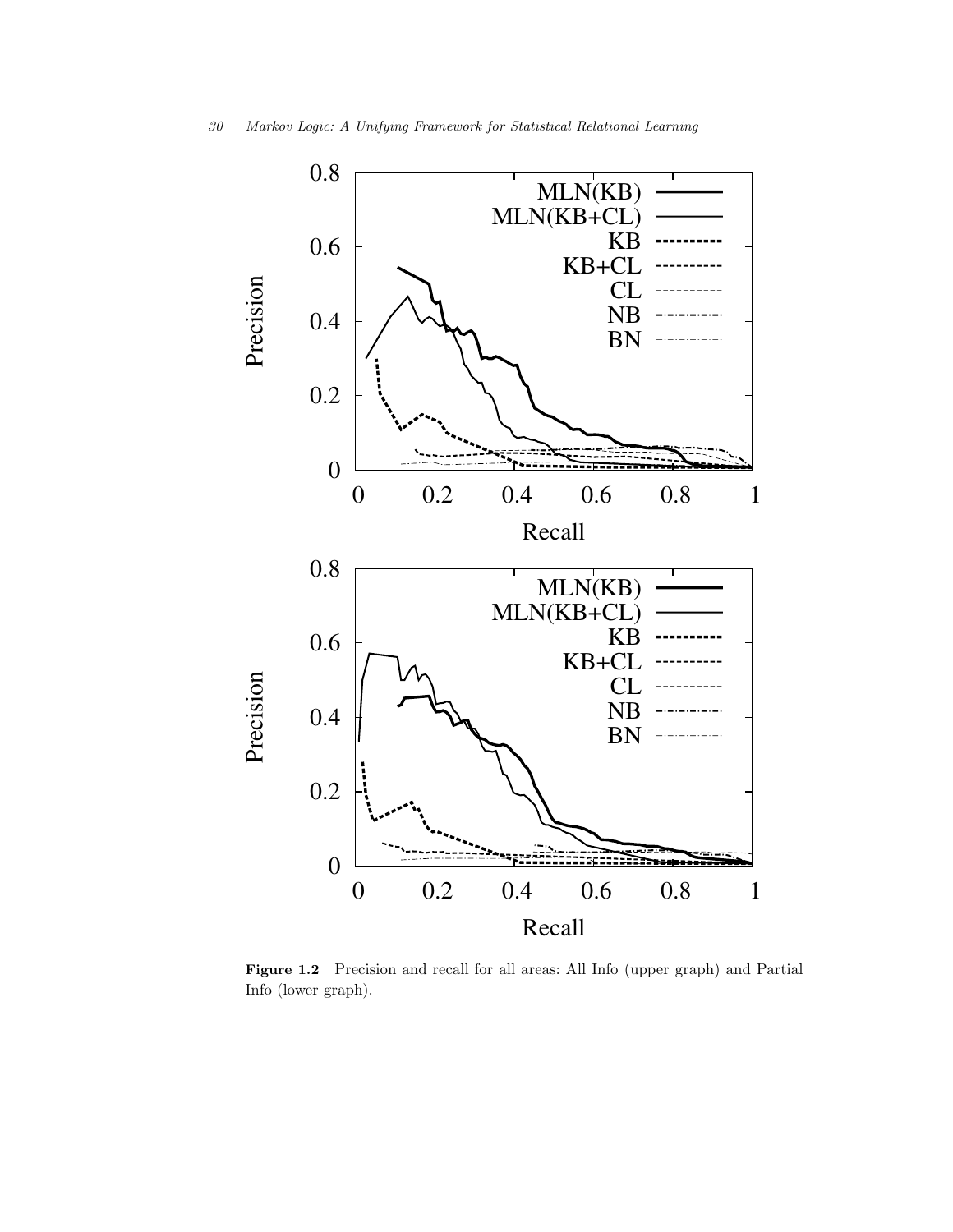## 1.10 Conclusion

The rapid growth in the variety of SRL approaches and tasks has led to the need for a unifying framework. In this chapter we propose Markov logic as a candidate for such a framework. Markov logic combines first-order logic and Markov networks, and allows a wide variety of SRL tasks and approaches to be formulated in a common language. Initial experiments with an implementation of Markov logic have yielded good results. Software implementing Markov logic and learning and inference algorithms for it is available at http://www.cs.washington.edu/ai/alchemy.

## Acknowledgements

We are grateful to Julian Besag, Vitor Santos Costa, James Cussens, Nilesh Dalvi, Alan Fern, Alon Halevy, Mark Handcock, Henry Kautz, Kristian Kersting, Tian Sang, Bart Selman, Dan Suciu, Jeremy Tantrum, and Wei Wei for helpful discussions. This research was partly supported by ONR grant N00014-02-1-0408 and by a Sloan Fellowship awarded to the second author. We used the VFML library in our experiments (http://www.cs.washington.edu/dm/vfml/).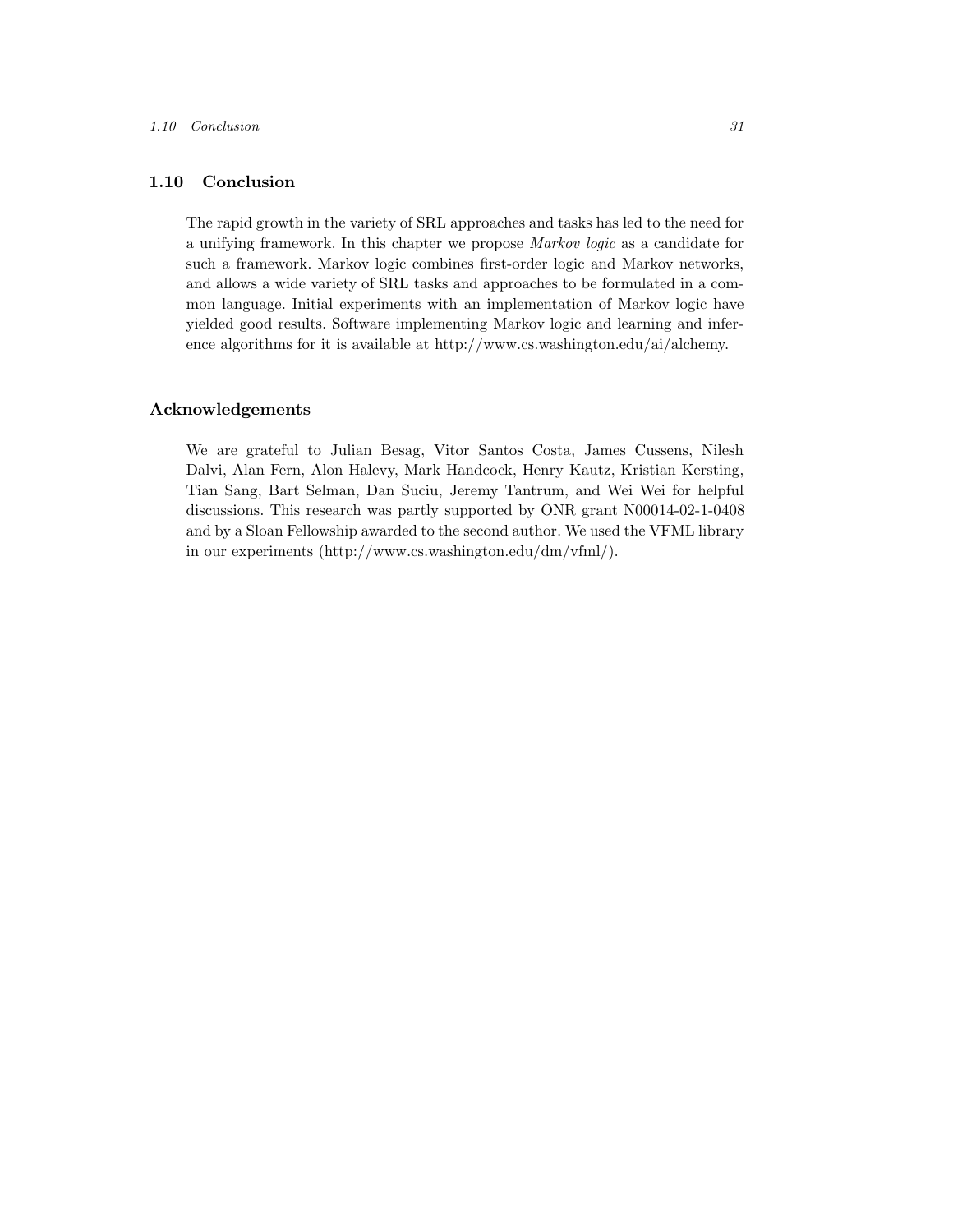Markov Logic: A Unifying Framework for Statistical Relational Learning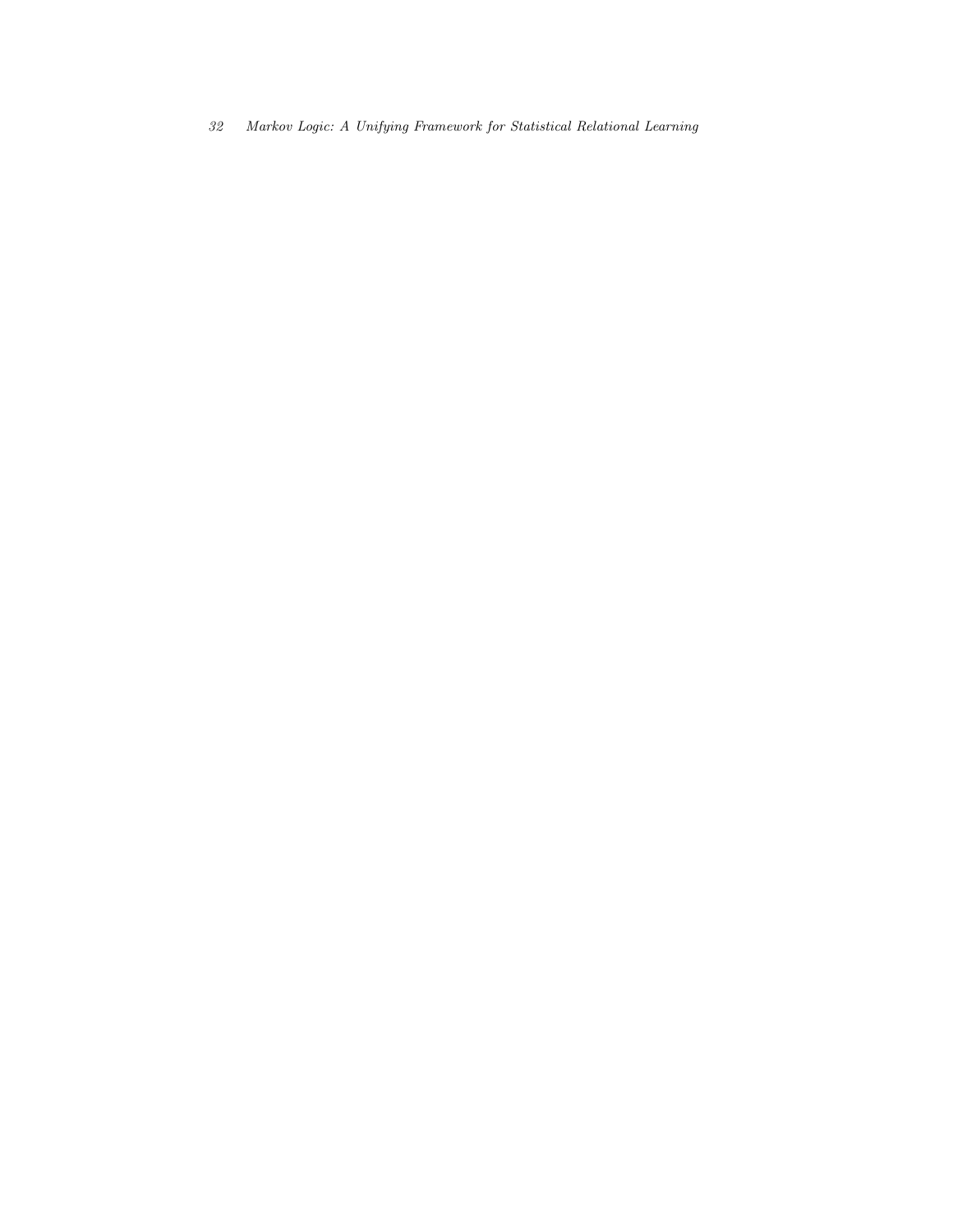## References

- C. Anderson, P. Domingos, and D. Weld. Relational Markov models and their application to adaptive Web navigation. In Proceedings of the Eighth ACM SIGKDD International Conference on Knowledge Discovery and Data Mining, pages 143–152, Edmonton, Canada, 2002. ACM Press.
- T. Berners-Lee, J. Hendler, and O. Lassila. The Semantic Web. Scientific American, 284 (5)(5):34–43, 2001.
- J. Besag. Statistical analysis of non-lattice data. The Statistician, 24:179–195, 1975.
- W. Buntine. Operations for learning with graphical models. Journal of Artificial Intelligence Research, 2:159–225, 1994.
- R. H. Byrd, P. Lu, and J. Nocedal. A limited memory algorithm for bound constrained optimization. SIAM Journal on Scientific and Statistical Computing, 16(5):1190–1208, 1995.
- S. Chakrabarti, B. Dom, and P. Indyk. Enhanced hypertext categorization using hyperlinks. In Proceedings of the 1998 ACM SIGMOD International Conference on Management of Data, pages 307–318, Seattle, WA, 1998. ACM Press.
- C. Cumby and D. Roth. Feature extraction languages for propositionalized relational learning. In Proceedings of the IJCAI-2003 Workshop on Learning Statistical Models from Relational Data, pages 24–31, Acapulco, Mexico, 2003. IJCAII.
- J. Cussens. Loglinear models for first-order probabilistic reasoning. In Proceedings of the Fifteenth Conference on Uncertainty in Artificial Intelligence, pages 126– 133, Stockholm, Sweden, 1999. Morgan Kaufmann.
- J. Cussens. Individuals, relations and structures in probabilistic models. In Proceedings of the IJCAI-2003 Workshop on Learning Statistical Models from Relational Data, pages 32–36, Acapulco, Mexico, 2003. IJCAII.
- L. De Raedt and L. Dehaspe. Clausal discovery. Machine Learning, 26:99–146, 1997.
- M. H. DeGroot and M. J. Schervish. Probability and Statistics. Addison Wesley, Boston, MA, 3rd edition, 2002.
- L. Dehaspe. Maximum entropy modeling with clausal constraints. In Proceedings of the Seventh International Workshop on Inductive Logic Programming, pages 109–125, Prague, Czech Republic, 1997. Springer.
- S. Della Pietra, V. Della Pietra, and J. Lafferty. Inducing features of random fields.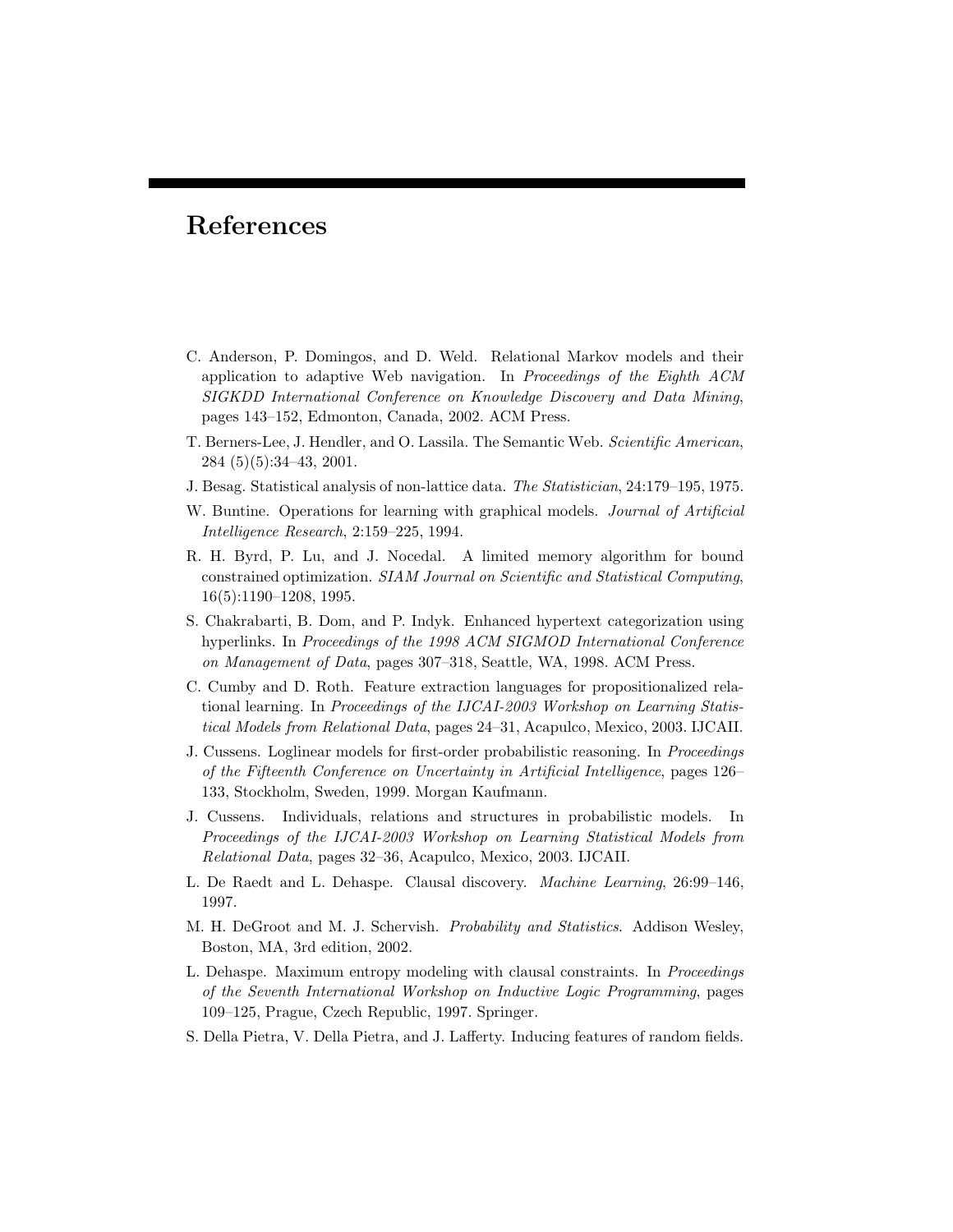#### 34 References

IEEE Transactions on Pattern Analysis and Machine Intelligence, 19:380–392, 1997.

- P. Domingos and M. Pazzani. On the optimality of the simple Bayesian classifier under zero-one loss. Machine Learning, 29:103–130, 1997.
- R.G. Edwards and A.G. Sokal. Generalization of the Fortuin-Kasteleyn-Swendsen-Wang representation and Monte Carlo algorithm. In Physics Review D, volume 38, pages 2009–2012, 1988.
- G. W. Flake, S. Lawrence, and C. L. Giles. Efficient identification of Web communities. In Proceedings of the Sixth ACM SIGKDD International Conference on Knowledge Discovery and Data Mining, pages 150–160, Boston, MA, 2000. ACM Press.
- N. Friedman, L. Getoor, D. Koller, and A. Pfeffer. Learning probabilistic relational models. In Proceedings of the Sixteenth International Joint Conference on Artificial Intelligence, pages 1300–1307, Stockholm, Sweden, 1999. Morgan Kaufmann.
- M. R. Genesereth and N. J. Nilsson. Logical Foundations of Artificial Intelligence. Morgan Kaufmann, San Mateo, CA, 1987.
- Charles J. Geyer and Elizabeth A. Thompson. Constrained Monte Carlo maximum likelihood for dependent data. Journal of the Royal Statistical Society, Series B, 54(3):657–699, 1992.
- W. R. Gilks, S. Richardson, and D. J. Spiegelhalter, editors. *Markov Chain Monte* Carlo in Practice. Chapman and Hall, London, UK, 1996.
- J. Halpern. An analysis of first-order logics of probability. Artificial Intelligence, 46:311–350, 1990.
- D. Heckerman, D. M. Chickering, C. Meek, R. Rounthwaite, and C. Kadie. Dependency networks for inference, collaborative filtering, and data visualization. Journal of Machine Learning Research, 1:49–75, 2000.
- D. Heckerman, D. Geiger, and D. M. Chickering. Learning Bayesian networks: The combination of knowledge and statistical data. Machine Learning, 20:197–243, 1995.
- D. Heckerman, C. Meek, and D. Koller. Probabilistic entity-relationship models, PRMs, and plate models. In Proceedings of the ICML-2004 Workshop on Statistical Relational Learning and its Connections to Other Fields, pages 55– 60, Banff, Canada, 2004. IMLS.
- G. Hulten and P. Domingos. Mining complex models from arbitrarily large databases in constant time. In Proceedings of the Eighth ACM SIGKDD International Conference on Knowledge Discovery and Data Mining, pages 525–531, Edmonton, Canada, 2002. ACM Press.
- M. Jaeger. Reasoning about infinite random structures with relational Bayesian networks. In Proceedings of the Sixth International Conference on Principles of Knowledge Representation and Reasoning, Trento, Italy, 1998. Morgan Kauf-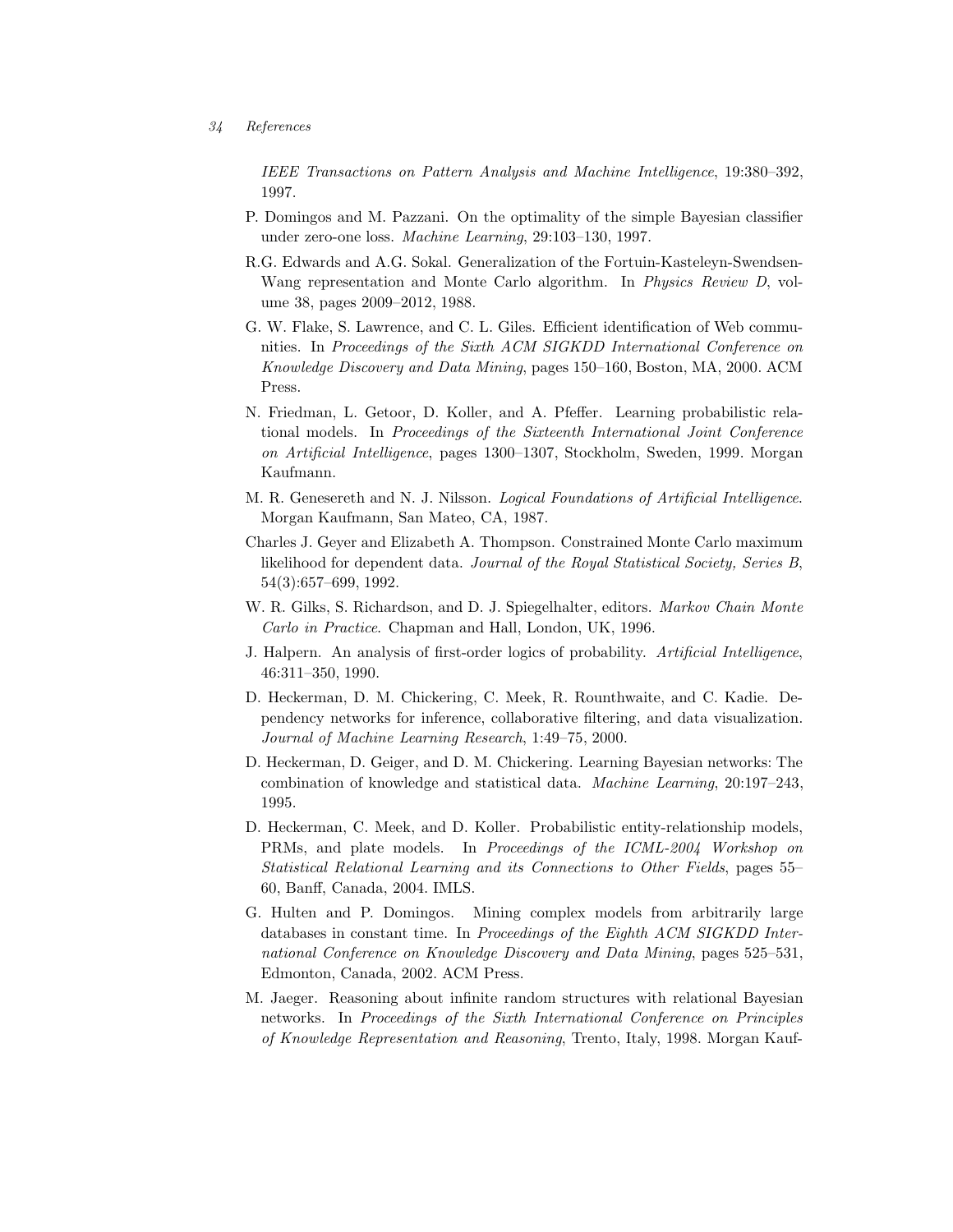mann.

- M. Jaeger. On the complexity of inference about probabilistic relational models. Artificial Intelligence, 117:297–308, 2000.
- H. Kautz, B. Selman, and Y. Jiang. A general stochastic approach to solving problems with hard and soft constraints. In D. Gu, J. Du, and P. Pardalos, editors, The Satisfiability Problem: Theory and Applications, pages 573–586. American Mathematical Society, New York, NY, 1997.
- K. Kersting and L. De Raedt. Towards combining inductive logic programming with Bayesian networks. In *Proceedings of the Eleventh International Conference on* Inductive Logic Programming, pages 118–131, Strasbourg, France, 2001. Springer.
- S. Kok and P. Domingos. Learning the structure of Markov logic networks. In Proceedings of the Twenty-Second International Conference on Machine Learning, pages 441–448, Bonn, Germany, 2005. ACM Press.
- J. Laffar and J.-L. Lassez. Constraint logic programming. In Proceedings of the Fourteenth ACM Conference on Principles of Programming Languages, pages 111–119, Munich, Germany, 1987. ACM Press.
- N. Lavrač and S. Džeroski. Inductive Logic Programming: Techniques and Applications. Ellis Horwood, Chichester, UK, 1994.
- D. C. Liu and J. Nocedal. On the limited memory BFGS method for large scale optimization. Mathematical Programming, 45(3):503–528, 1989.
- J. W. Lloyd. Foundations of Logic Programming. Springer, Berlin, Germany, 1987.
- E. Lloyd-Richardson, A. Kazura, C. Stanton, R. Niaura, and G. Papandonatos. Differentiating stages of smoking intensity among adolescents: Stage-specific psychological and social influences. Journal of Consulting and Clinical Psychology, 70(4), 2002.
- B. Milch, B. Marthi, and S. Russell. BLOG: Relational modeling with unknown objects. In Proceedings of the ICML-2004 Workshop on Statistical Relational Learning and its Connections to Other Fields, pages 67–73, Banff, Canada, 2004. IMLS.
- S. Muggleton. Stochastic logic programs. In L. De Raedt, editor, Advances in Inductive Logic Programming, pages 254–264. IOS Press, Amsterdam, Netherlands, 1996.
- J. Neville and D. Jensen. Collective classification with relational dependency networks. In S. Džeroski, L. De Raedt, and S. Wrobel, editors, *Proceedings of the* Second International Workshop on Multi-Relational Data Mining, pages 77–91, Washington, DC, 2003. ACM Press.
- L. Ngo and P. Haddawy. Answering queries from context-sensitive probabilistic knowledge bases. Theoretical Computer Science, 171:147–177, 1997.
- J. Nocedal and S. J. Wright. Numerical Optimization. Springer, New York, NY, 1999.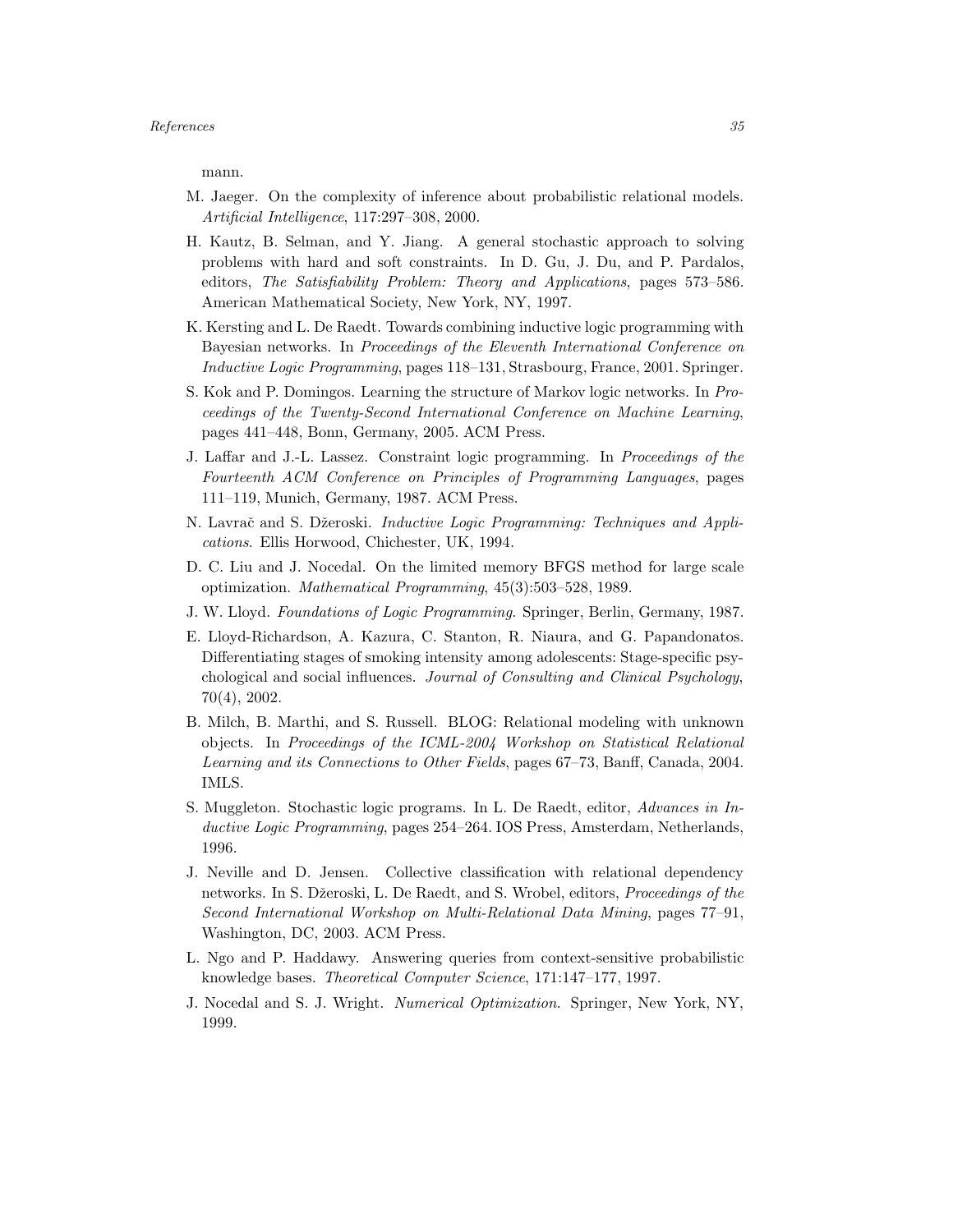#### 36 References

- J. Pearl. Probabilistic Reasoning in Intelligent Systems: Networks of Plausible Inference. Morgan Kaufmann, San Francisco, CA, 1988.
- D. Poole. Probabilistic Horn abduction and Bayesian networks. Artificial Intelligence, 64:81–129, 1993.
- D. Poole. First-order probabilistic inference. In Proceedings of the Eighteenth International Joint Conference on Artificial Intelligence, pages 985–991, Acapulco, Mexico, 2003. Morgan Kaufmann.
- A. Popescul and L. H. Ungar. Structural logistic regression for link analysis. In S. Džeroski, L. De Raedt, and S. Wrobel, editors, *Proceedings of the Second Inter*national Workshop on Multi-Relational Data Mining, pages 92–106, Washington, DC, 2003. ACM Press.
- A. Puech and S. Muggleton. A comparison of stochastic logic programs and Bayesian logic programs. In Proceedings of the IJCAI-2003 Workshop on Learning Statistical Models from Relational Data, pages 121–129, Acapulco, Mexico, 2003. IJCAII.
- M. Richardson and P. Domingos. Building large knowledge bases by mass collaboration. In Proceedings of the Second International Conference on Knowledge Capture, pages 129–137, Sanibel Island, FL, 2003. ACM Press.
- S. Riezler. Probabilistic Constraint Logic Programming. PhD thesis, University of Tubingen, Tubingen, Germany, 1998.
- J. A. Robinson. A machine-oriented logic based on the resolution principle. Journal of the ACM, 12:23–41, 1965.
- D. Roth. On the hardness of approximate reasoning. Artificial Intelligence, 82: 273–302, 1996.
- V. Santos Costa, D. Page, M. Qazi, , and J. Cussens. CLP(BN): Constraint logic programming for probabilistic knowledge. In *Proceedings of the Nineteenth* Conference on Uncertainty in Artificial Intelligence, pages 517–524, Acapulco, Mexico, 2003. Morgan Kaufmann.
- T. Sato and Y. Kameya. PRISM: A symbolic-statistical modeling language. In Proceedings of the Fifteenth International Joint Conference on Artificial Intelligence, pages 1330–1335, Nagoya, Japan, 1997. Morgan Kaufmann.
- P. Singla and P. Domingos. Discriminative training of Markov logic networks. In Proceedings of the Twentieth National Conference on Artificial Intelligence, pages 868–873, Pittsburgh, PA, 2005. AAAI Press.
- B. Taskar, P. Abbeel, and D. Koller. Discriminative probabilistic models for relational data. In Proceedings of the Eighteenth Conference on Uncertainty in Artificial Intelligence, pages 485–492, Edmonton, Canada, 2002. Morgan Kaufmann.
- S. Wasserman and K. Faust. Social Network Analysis: Methods and Applications. Cambridge University Press, Cambridge, UK, 1994.
- M. Wellman, J. S. Breese, and R. P. Goldman. From knowledge bases to decision